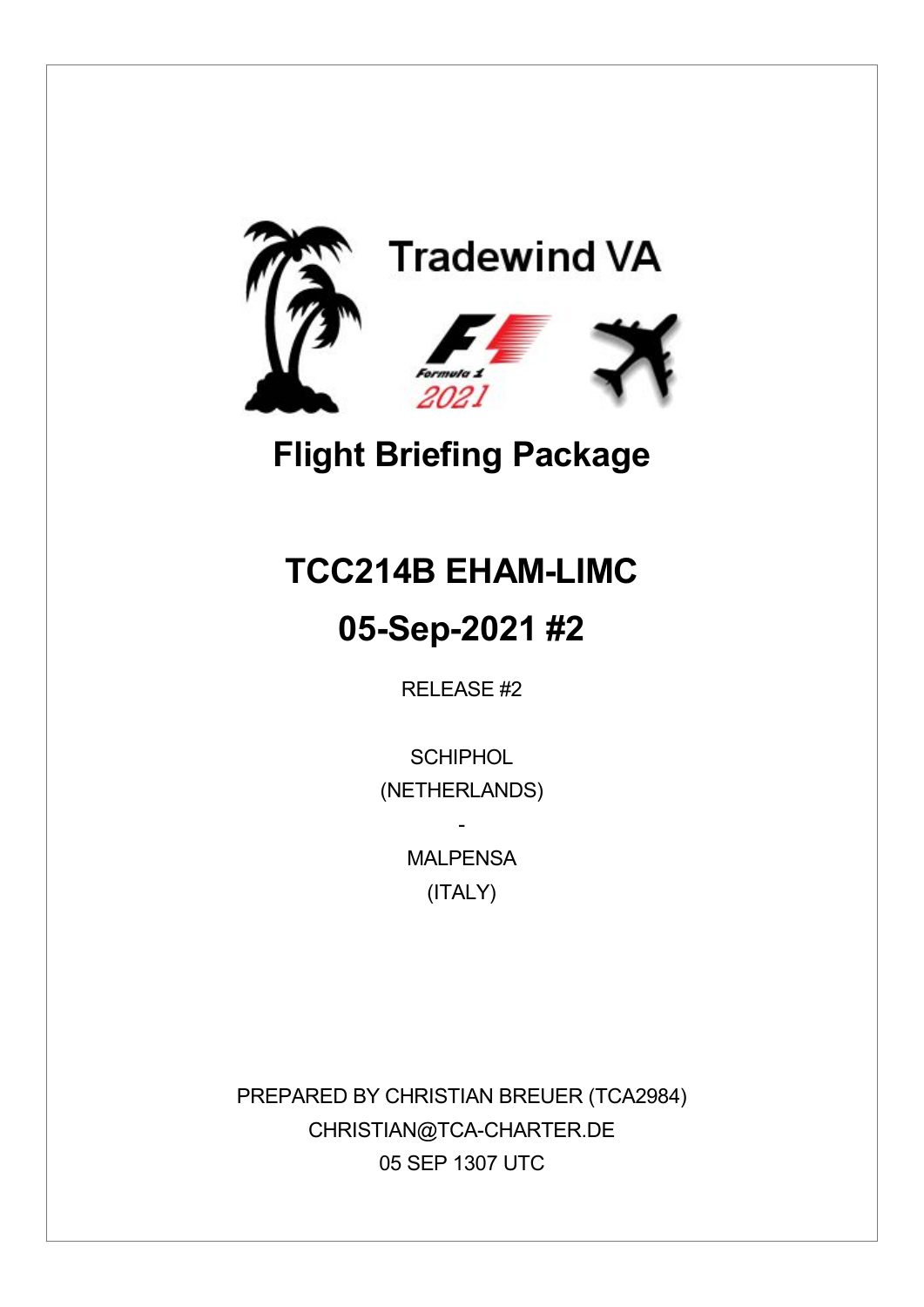| TRADEWIND CARIBBEAN FLIGHTPLAN - IFR TCC214B PJTGE EHAM-LIMC                                                                                                                                                 |
|--------------------------------------------------------------------------------------------------------------------------------------------------------------------------------------------------------------|
| ALL WEIGHTS IN KILOGRAMS (KG)<br>STD 05SEP/1820Z                                                                                                                                                             |
| OFP 2 - PREPARED 05SEP/1307Z BY CHRISTIAN BREUER (TCA2984) CHRISTIAN@TCA-CHARTER.DE                                                                                                                          |
| TR214B/TCC214B PJTGE/B777-2LR GE SEL/EGAP<br>ROUTE: EHAMLIMC01                                                                                                                                               |
| DEP: EHAM/AMS 36L ELEV -11 FT COST INDEX: 250 TTL G/C DIST: 434 NM<br>ARR: LIMC/MXP 35R ELEV 768 FT INIT ALT: FL390 TTL F/P DIST: 552 NM<br>FUEL BIAS: 102.5% TTL AIR DIST: 539 NM<br>AVG WIND CMP: TL010 KT |
| ALT: LIMF/TRN 36 ELEV 989 FT 86 NM                                                                                                                                                                           |
| CONFIG DOW PAX CARGO TOTAL ULOAD_LIM TOW TOW LDW<br>STANDARD 156746 262 0 25938 26422 ZFW MAX 209106 281518 223167<br>PLN 182684 201623 192587<br>$ACT$<br>.                                                 |
| ** TAKE-OFF DATA EHAM 36L **                                                                                                                                                                                 |
| COND: 201623 KG // RWY DRY // +21.C Q1022 070/07 // LMT: STRUCT<br>CONFIG: FLAPS 5 // D-TO2 +65C // A/I OFF/AUTO // A/C ON<br>SPEEDS: V1=129 VR=141 V2=141<br>ENG OUT: LT TO 'SPL' 108.4 (179 INBD, RT)      |
| <b>FUEL CORR</b><br><b>ENDUR</b>                                                                                                                                                                             |
| TRIP 9036<br>01:18<br>.<br>CONT 5% 502<br>00:05<br>.<br>00:19<br>ALTN LIMF 2241<br>.<br>FINAL RESV 3010<br>00:30<br>.<br>HOLD 2009<br>00:20<br>.<br>ADD FUEL 635<br>$ \dots 00:05$<br>MIN T/O 17433<br>02:37 |
| .<br>EXTRA 1506<br>$\dots\dots \ 90:15$<br>CAPTAINS SIGNATURE ()                                                                                                                                             |
| TAXI 1005<br>$ \dots 00:15$<br>RELEASE 19944<br>03:07 I ACCEPT THIS OFP AND I AM FAMILIAR<br>ARR FUEL 9233<br>01:24 WITH THE PLANNED ROUTE AND AERODROMES                                                    |
| FUEL TANK CAP 162613 KG / MAX EXTRA FUEL 32086 KG LIM BY LDW<br>TRIP CORR FOR 5000 KG TOW INCR: +126 KG / 5000 KG TOW DECR: -125 KG<br>2000 FT LOWER: +220 KG / EET 01:18 CLB: 250/310/84 DES: 84/320/250    |
| EHAM STD 18:20Z/20:20L ETD 18:20Z ACT OFBL  EST T/O 18:35Z ACT T/O<br>LIMC STA 20:05Z/22:05L ETA 20:03Z ACT ONBL  EST LDG 19:53Z ACT LDG<br>SKD 01:45 PLN 01:43 TTL BLCK  EST FLT 01:18 TTL FLT              |
| ATC ROUTE: N0483F390 DCT EDUPO Z739 MISGO DCT COL DCT RIDSU L607 ABUKA UN850<br>NATOR N850 DEGAD/N0439F190 Z424 RIXUV RIXU2E                                                                                 |
| ALTERNATE PLANNING                                                                                                                                                                                           |
| ALTN/RWY DIST ALT/FL MSA COMP TIME FUEL DIFF ROUTE                                                                                                                                                           |

i⊒<br>⊫ htsim soft.c o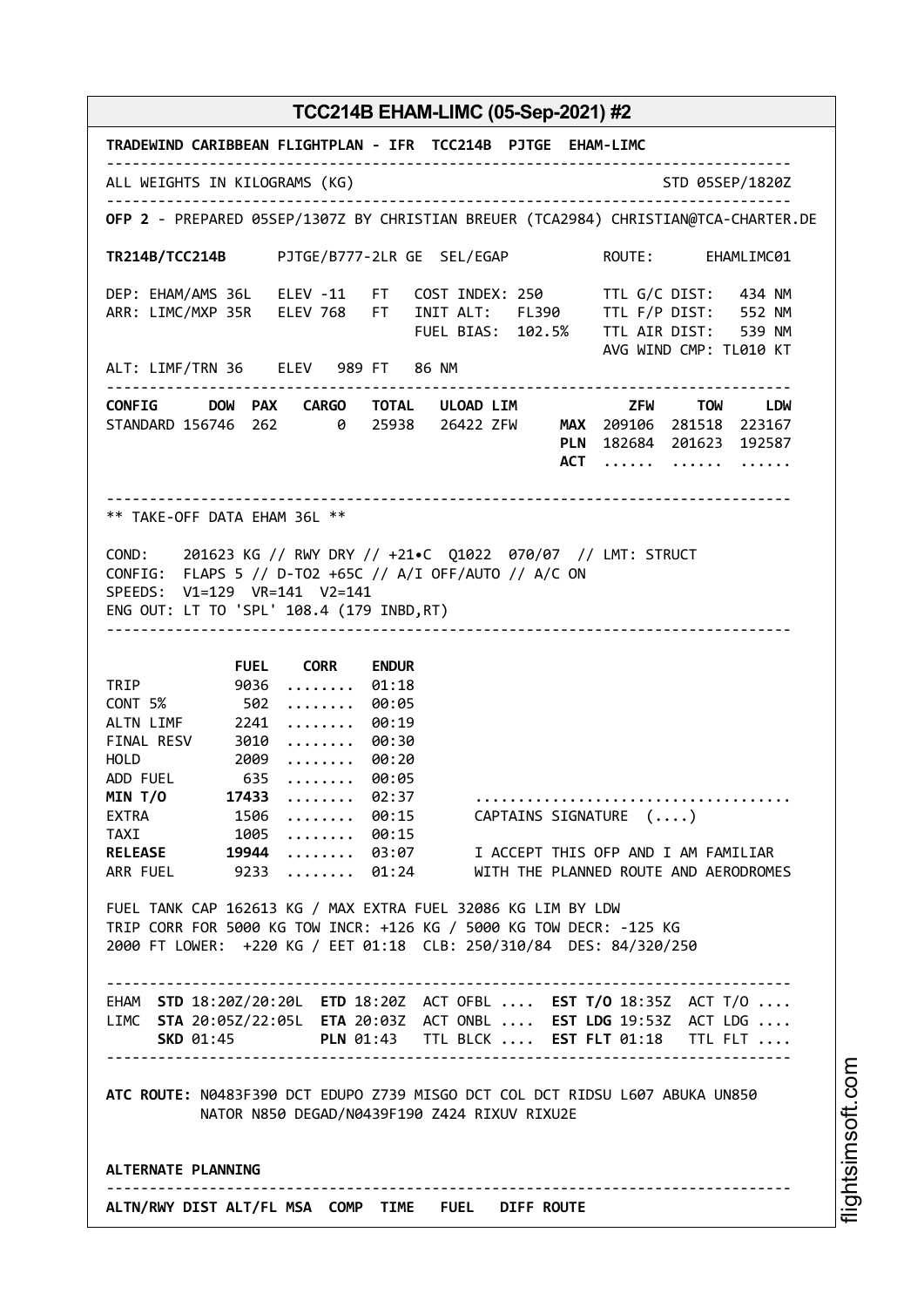|                            |                                                                                                                                                                                                                                |     |          |                             |     |                         | TCC214B EHAM-LIMC (05-Sep-2021) #2                                                                    |
|----------------------------|--------------------------------------------------------------------------------------------------------------------------------------------------------------------------------------------------------------------------------|-----|----------|-----------------------------|-----|-------------------------|-------------------------------------------------------------------------------------------------------|
|                            |                                                                                                                                                                                                                                |     |          |                             |     |                         | LIMF/36 86 FL100 177 TL001 00:19 2241 - FARA5A TOP TOP3A                                              |
|                            |                                                                                                                                                                                                                                |     |          |                             |     |                         |                                                                                                       |
|                            | MOST CRITICAL MORA 16400 FT AT SOSON                                                                                                                                                                                           |     |          |                             |     |                         |                                                                                                       |
| -FIR NAME                  |                                                                                                                                                                                                                                |     |          | .                           |     |                         | AWY WAYPOINT MT ALT MSA FREQ TAS LEG FUEL REM / USED LEG ACC<br>ISA WND/SPD GS REM POSITION ETO / ATO |
|                            | EHAM/36L -11 017<br>SCHIPHOL                                                                                                                                                                                                   |     |          |                             |     |                         | 18.9 / 1.0<br>552 N5219.7 E00442.5 /                                                                  |
|                            | DCT EDUPO                                                                                                                                                                                                                      |     |          | 115 *CLB 024 50             |     |                         | 16.0 / 4.0 09 00.09<br>P02 341/019 502 N5158.5 E00550.2 /                                             |
| Z739 <b>Sand</b><br>- EDVV | <b>NAPRO</b>                                                                                                                                                                                                                   | 129 | *CLB 022 | 11                          |     |                         | 15.6 / 4.3 01 00.10<br>P00 349/018 491 N5151.4 E00603.5 /                                             |
|                            | Z739 <b>DEPAD</b>                                                                                                                                                                                                              | 129 | *CLB 022 |                             |     | $\overline{\mathbf{8}}$ | 15.4 / 4.5 01 00.11<br>P00 350/018 483 N5146.1 E00613.2 /                                             |
|                            | Z739 AMOSU                                                                                                                                                                                                                     | 129 | *CLB 022 |                             |     | 12                      | 15.2 / 4.8 01 00.12<br>M02 346/021 471 N5138.3 E00627.3 /                                             |
| Z739 <b>Z</b>              | *TOC to the set of the set of the set of the set of the set of the set of the set of the set of the set of the set of the set of the set of the set of the set of the set of the set of the set of the set of the set of the s |     |          |                             |     |                         | 129 FL390 022 483 5 15.1 / 4.9 01 00.13<br>M03 344/021 501 467 N5135.2 E00633.0 /                     |
| Z739                       | <b>MISGO</b>                                                                                                                                                                                                                   |     |          | 129 FL390 022               | 483 | 16                      | 14.9 / 5.1 02 00.15<br>M03 343/019 501 450 N5124.3 E00652.6 /                                         |
| <b>DCT</b>                 | <b>COL</b><br>COLA                                                                                                                                                                                                             |     |          | 141 FL390 038 108.80 483 46 |     |                         | 14.3 / 5.6 05 00.20<br>M03 336/018 501 404 N5047.0 E00735.7 /                                         |
| -EDUU                      | DCT *BDRY                                                                                                                                                                                                                      |     |          | 148 FL390 038 483 6         |     |                         | 14.3 / 5.7 01 00.21<br>M03 334/018 501 398 N5041.9 E00740.1 /                                         |
|                            | <b>EDDS</b>                                                                                                                                                                                                                    |     |          |                             |     |                         | 148 FL390 043 33 13.9 / 6.1 04 00.25<br>M04 339/018 366 N5013.3 E00804.8 /                            |
| <b>DCT</b>                 | <b>RIDSU</b>                                                                                                                                                                                                                   |     |          |                             |     |                         | 149 FL390 043 483 32 13.5 / 6.5 04 00.29<br>M03 319/019 501 333 N4944.9 E00828.8 /                    |
| L607 L                     | ABUKA                                                                                                                                                                                                                          |     |          |                             |     |                         | 153 FL390 036 483 19 13.3 / 6.7 02 00.31<br>M04 315/020 501 315 N4927.9 E00840.8 /                    |
| <b>UN850</b>               | KARLSRUHE                                                                                                                                                                                                                      |     |          |                             |     |                         | KRH 185 FL390 055 115.95 483 29 12.9 / 7.0 04 00.35<br>M03 310/021 495 286 N4859.6 E00835.1 /         |
| <b>UN850</b>               | <b>EPIXU</b>                                                                                                                                                                                                                   |     |          |                             |     |                         | 189 FL390 055 483 7 12.8 / 7.1 00 00.35<br>M03 309/021 493 279 N4853.2 E00833.0 /                     |
| <b>UN850</b>               | <b>NATOR</b>                                                                                                                                                                                                                   |     |          |                             |     |                         | 189 FL390 055 483 44 12.3 / 7.6 06 00.41<br>M03 304/024 493 235 N4810.2 E00819.3 /                    |
|                            | N850 TITIX                                                                                                                                                                                                                     |     |          |                             |     |                         | 168 FL390 117 483 19 12.1 / 7.9 02 00.43<br>M03 304/025 500 216 N4751.5 E00823.8 /                    |
| N850 <b>N</b><br>-LSAC     | *BDRY                                                                                                                                                                                                                          |     |          |                             |     |                         | 168 FL390 117 483 6 12.0 / 7.9 01 00.44<br>M03 304/025 500 211 N4746.0 E00825.1 /                     |

htsim s oft.c o

m

i⊒<br>⊫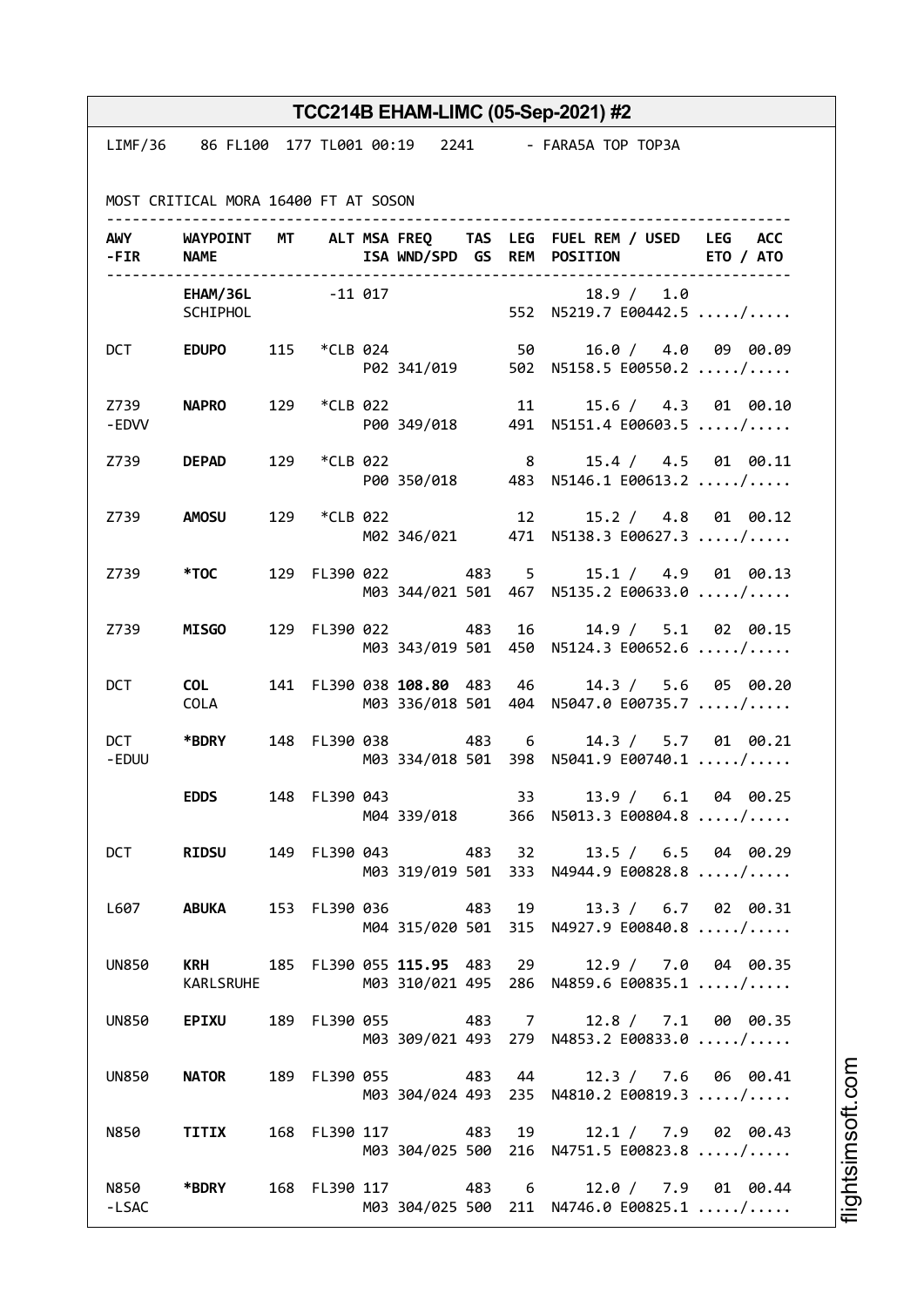|              |                     |     |                 |                   | N850 TRA 168 FL390 117 114.30 483 5 12.0 / 8.0 00 00.44<br>-LSAS TRASADINGEN M03 306/025 500 206 N4741.4 E00826.2 / |
|--------------|---------------------|-----|-----------------|-------------------|---------------------------------------------------------------------------------------------------------------------|
|              |                     |     |                 |                   | N850 RIPUS 172 *DES 117 26 11.7 / 8.2 03 00.47<br>P01 313/027 180 N4715.6 E00830.0 /                                |
| $-LSAC$      |                     |     |                 |                   | LIMC 172 *DES 117 12 11.7 / 8.2 02 00.49<br>P02 328/022 168 N4703.2 E00831.8 /                                      |
| -LSAS        | N850 GERSA          |     |                 |                   | 172 *DES 117 $11.7 / 8.2$ 00 00.49<br>P02 318/024 167 N4702.4 E00831.9 /                                            |
|              | N850 <b>SOSON</b>   |     |                 |                   | 172 *DES 164 26 11.6 / 8.3 03 00.52<br>P06 322/014 141 N4636.4 E00835.7 /                                           |
|              | N850 DEGAD          |     |                 |                   | 172 FL190 164 439 10 11.6 / 8.3 01 00.53<br>P07 329/012 444 130 N4626.2 E00837.1 /                                  |
|              | Z424 *TOD           |     |                 |                   | 209 FL190 164 439 0 11.6 / 8.3 00 00.53<br>P07 329/012 445 130 N4626.1 E00837.0 /                                   |
|              | <b>Z424 BASGO</b>   |     |                 |                   | 209 FL190 164 439 11 11.4 / 8.5 02 00.55<br>P07 330/012 445 119 N4616.4 E00828.3 /                                  |
| $-LIMM$      | Z424 AKASU          |     |                 |                   | 172 FL190 164 439 10 11.2 / 8.7 01 00.56<br>P07 333/012 450 109 N4606.6 E00829.7 /                                  |
|              | Z424 RIXUV          |     |                 | 157 FL190 164 439 | 14 11.0 / 8.9 02 00.58<br>P07 336/013 451 95 N4553.9 E00836.6 /                                                     |
|              | RIXU2E MC685        |     |                 | 138 FL190 121 439 | 10 10.8 / 9.1 02 01.00<br>P07 337/014 452 85 N4545.9 E00845.8 /                                                     |
|              | RIXU2E <b>EVGIR</b> |     |                 | 149 FL190 121 439 | 10 10.7 / 9.3 01 01.01<br>P07 339/014 453 75 N4537.1 E00852.6 /                                                     |
| RIXU2E MC768 |                     |     |                 | 166 FL190 121 439 | 7 10.6 / 9.4 01 01.02<br>P07 340/015 454 68 N4530.2 E00854.5 /                                                      |
|              | RIXU2E MC761 166    |     | *DES 121        |                   | 7 10.5 / 9.4 01 01.03<br>P07 343/014 61 N4523.3 E00856.4 /                                                          |
| RIXU2E       | <b>MC756</b>        | 166 | *DES 121        | P07 345/013       | 5 10.5 / 9.5 01 01.04<br>56 N4518.4 E00857.7 /                                                                      |
| RIXU2E       | <b>ESITE</b>        | 166 | <i>*DES</i> 121 | P07 346/012       | 5 10.5 / 9.5 00 01.04<br>51 N4513.5 E00859.0 /                                                                      |
| RIXU2E       | <b>MC746</b>        | 166 | <i>*DES</i> 121 |                   | 5 10.4 / 9.5 01 01.05<br>P07 348/012 46 N4508.6 E00900.3 /                                                          |
| RIXU2E       | <b>MC741</b>        | 166 | <i>*DES</i> 111 |                   | 5 10.4 / 9.5 01 01.06<br>P07 349/011 41 N4503.7 E00901.7 /                                                          |
| RIXU2E       | MC435 256           |     | *DES 121        |                   | $6$ 10.4 / 9.6 01 01.07<br>P07 349/010 35 N4502.5 E00853.3 /                                                        |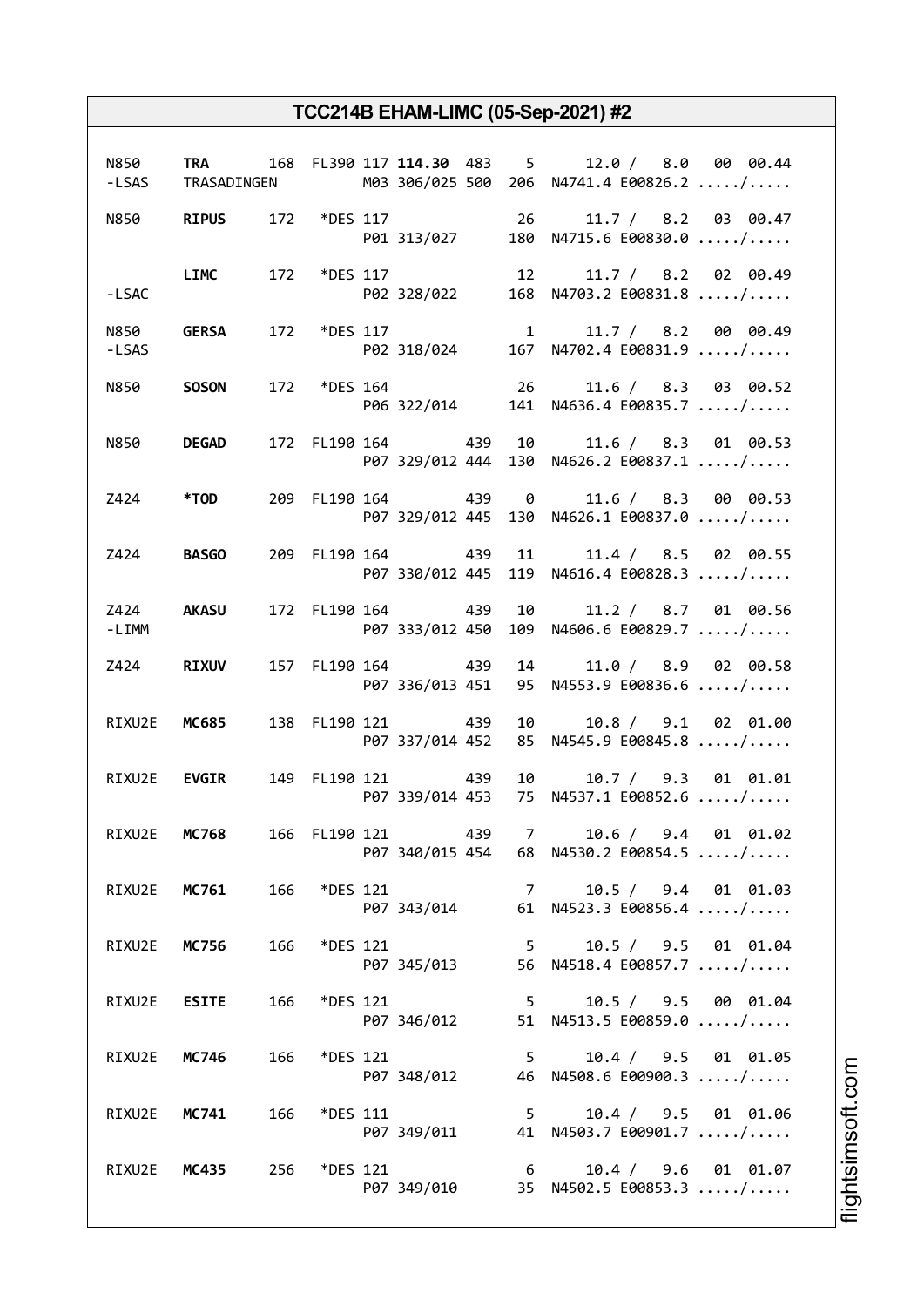| TCC214B EHAM-LIMC (05-Sep-2021) #2 |                                    |     |                 |             |  |                                                                 |  |  |
|------------------------------------|------------------------------------|-----|-----------------|-------------|--|-----------------------------------------------------------------|--|--|
| RIXU2E                             | MC430                              |     | 346 *DES 121    | P07 352/008 |  | $5^{\circ}$<br>10.3 / 9.6 01 01.08<br>30 N4507.4 E00852.0 /     |  |  |
| RIXU2E                             | MC425                              | 346 | *DES 121        | P08 002/006 |  | $5^{\circ}$<br>10.3 / 9.6 01 01.09<br>25 N4512.4 E00850.7 /     |  |  |
| RIXU2E                             | MC420                              | 346 | *DES 121        | P08 020/003 |  | $5^{\circ}$<br>10.3 / 9.7 01 01.10<br>20 N4517.3 E00849.3 /     |  |  |
| RIXU2E                             | <b>INLER</b>                       | 346 | <i>*DES</i> 121 | P09 063/002 |  | 10.2 / 9.7 01 01.11<br>$5^{\circ}$<br>15 $N4522.2 E00848.0  / $ |  |  |
| RIXU2E                             | <b>LIMC/35R</b><br><b>MALPENSA</b> | 347 | 768 121         |             |  | 15 9.9 / 10.0 07 01.18<br>N4537.0 E00844.3  /                   |  |  |

--------------------------------------------------------------------------------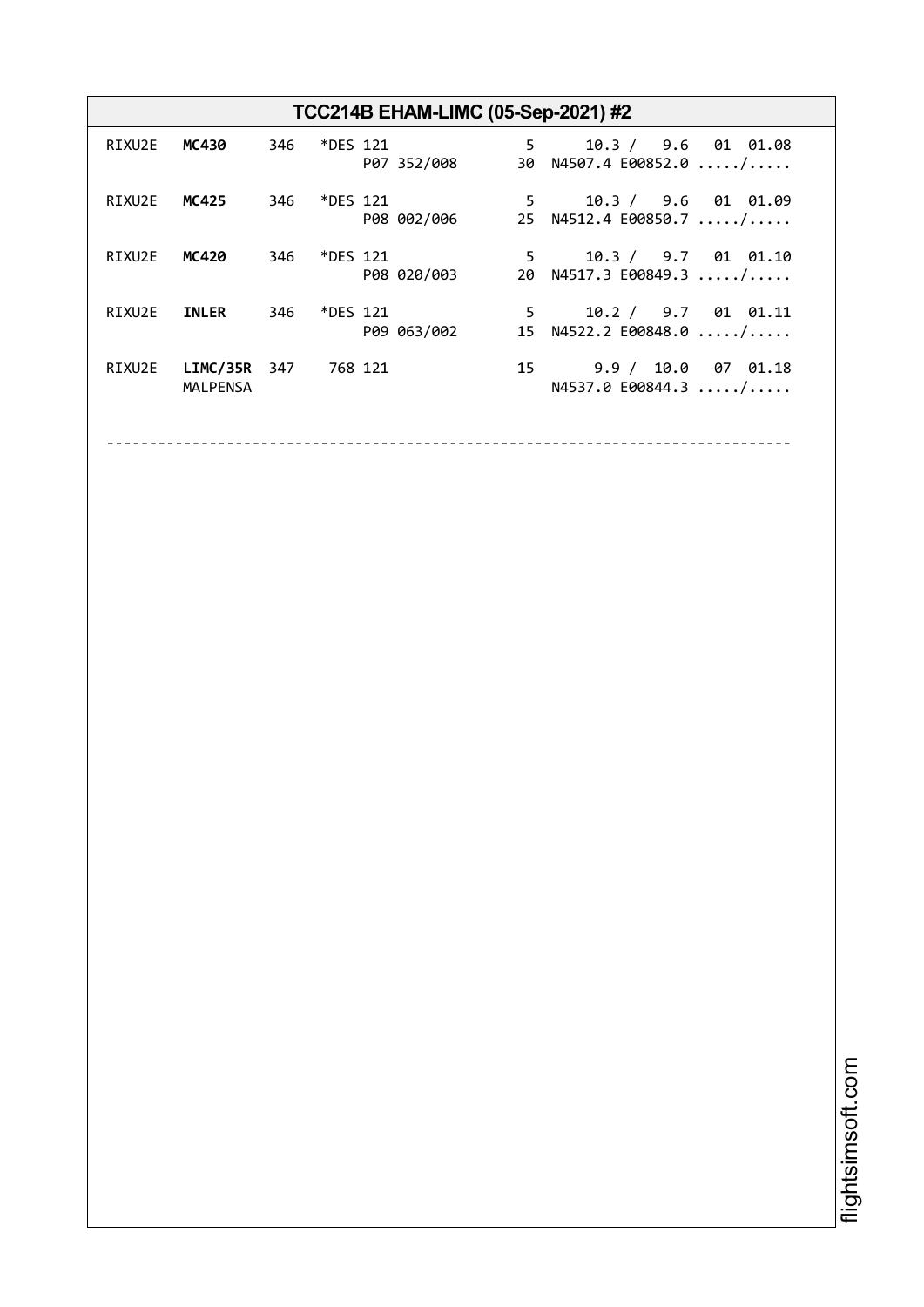| (CLIMB)        |                   | <b>MISGO</b> |                                                                      | <b>COL</b>   |                                                        | <b>RIDSU</b> |                              |
|----------------|-------------------|--------------|----------------------------------------------------------------------|--------------|--------------------------------------------------------|--------------|------------------------------|
| FL390          |                   |              | 348/026 -60 FL430 332/025 -58 FL430                                  |              | 329/024 -58 FL430                                      |              | 324/025 -58                  |
| FL310          |                   |              | 345/020 -45 FL410 337/022 -59                                        | FL410        | 332/022 -59 FL410                                      |              | 322/022 -59                  |
| FL230          |                   |              | 334/013 -24 FL390 343/020 -60                                        | FL390        | 337/018 -60 FL390                                      |              | 319/019 -60                  |
| FL150          |                   |              | 331/007 -8 FL370 346/018 -57                                         | <b>FL370</b> | 341/016 -57                                            | <b>FL370</b> | 322/017 -57                  |
| FL070          |                   |              | 331/002 +7 FL350 350/015 -54                                         | <b>FL350</b> | 345/015 -54 FL350                                      |              | 328/014 -54                  |
| <b>KRH</b>     |                   | <b>NATOR</b> |                                                                      | <b>TRA</b>   |                                                        | <b>DEGAD</b> |                              |
| FL430          | 321/025 -58 FL430 |              | 316/026 -58                                                          | FL430        | 314/026 -58                                            | <b>FL230</b> | 324/015 - 24                 |
| FL410          | 316/023 -59 FL410 |              | 310/025 -59                                                          | FL410        | 310/026 -59                                            | FL210        | 327/014 -20                  |
| FL390          | 310/021 -60 FL390 |              | 305/024 -60                                                          | FL390        | 306/026 -60 FL190                                      |              | 329/013 -16                  |
| FL370<br>FL350 |                   |              | 310/019 -57 FL370 305/024 -57<br>311/016 -54 FL350 306/023 -54 FL350 | FL370        | 308/026 -57 FL170<br>311/026 -54 FL150                 |              | 330/011 -12<br>$329/010 - 8$ |
| (DESCENT)      |                   |              |                                                                      |              |                                                        |              |                              |
|                | FL390 314/030 -59 |              |                                                                      |              |                                                        |              |                              |
|                | FL310 325/026 -44 |              |                                                                      |              |                                                        |              |                              |
|                | FL230 333/017 -24 |              |                                                                      |              |                                                        |              |                              |
|                | FL150 344/012 -8  |              |                                                                      |              |                                                        |              |                              |
|                | FL070 014/003 +9  |              |                                                                      |              |                                                        |              |                              |
|                |                   |              |                                                                      |              | END FLIGHTPLAN 00752 TCC214B PJTGE EHAM-LIMC 05SEP2021 |              |                              |
|                |                   |              |                                                                      |              |                                                        |              |                              |
|                |                   |              |                                                                      |              |                                                        |              |                              |
|                |                   |              |                                                                      |              |                                                        |              |                              |
|                |                   |              |                                                                      |              |                                                        |              |                              |
|                |                   |              |                                                                      |              |                                                        |              |                              |
|                |                   |              |                                                                      |              |                                                        |              |                              |
|                |                   |              |                                                                      |              |                                                        |              |                              |
|                |                   |              |                                                                      |              |                                                        |              |                              |
|                |                   |              |                                                                      |              |                                                        |              |                              |
|                |                   |              |                                                                      |              |                                                        |              |                              |
|                |                   |              |                                                                      |              |                                                        |              |                              |
|                |                   |              |                                                                      |              |                                                        |              |                              |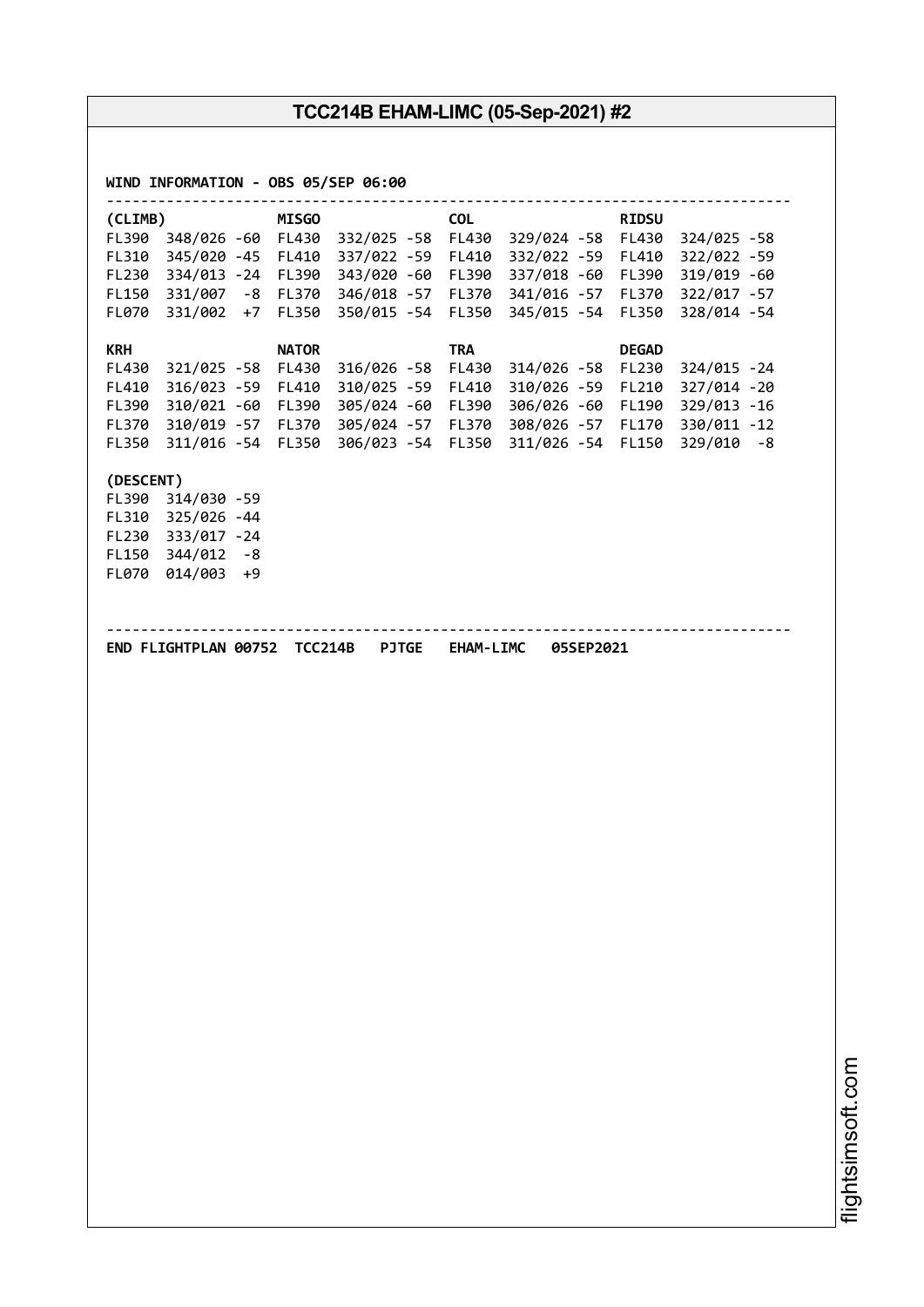**[ATC FLIGHTPLAN]**

(FPL-TCC214B-IS -B77L/H-SDE1FGHIJ1J5M1RWXY/LB2 -EHAM1820 -N0483F390 DCT EDUPO Z739 MISGO DCT COL DCT RIDSU L607 ABUKA UN850 NATOR N850 DEGAD/N0439F190 Z424 RIXUV -LIMC0118 LIMF -PBN/A1B1C1D1L1O1S2 NAV/RNVD1E2A1 DOF/210905 REG/PJTGE EET/EDVV0010 EDUU0021 LSAC0044 LSAS0053 SEL/EGAP CODE/484DC7 RVR/75 OPR/TRADEWIND CARIBBEAN ORGN/TNCCTCAP PER/C RMK/TCAS -E/0252)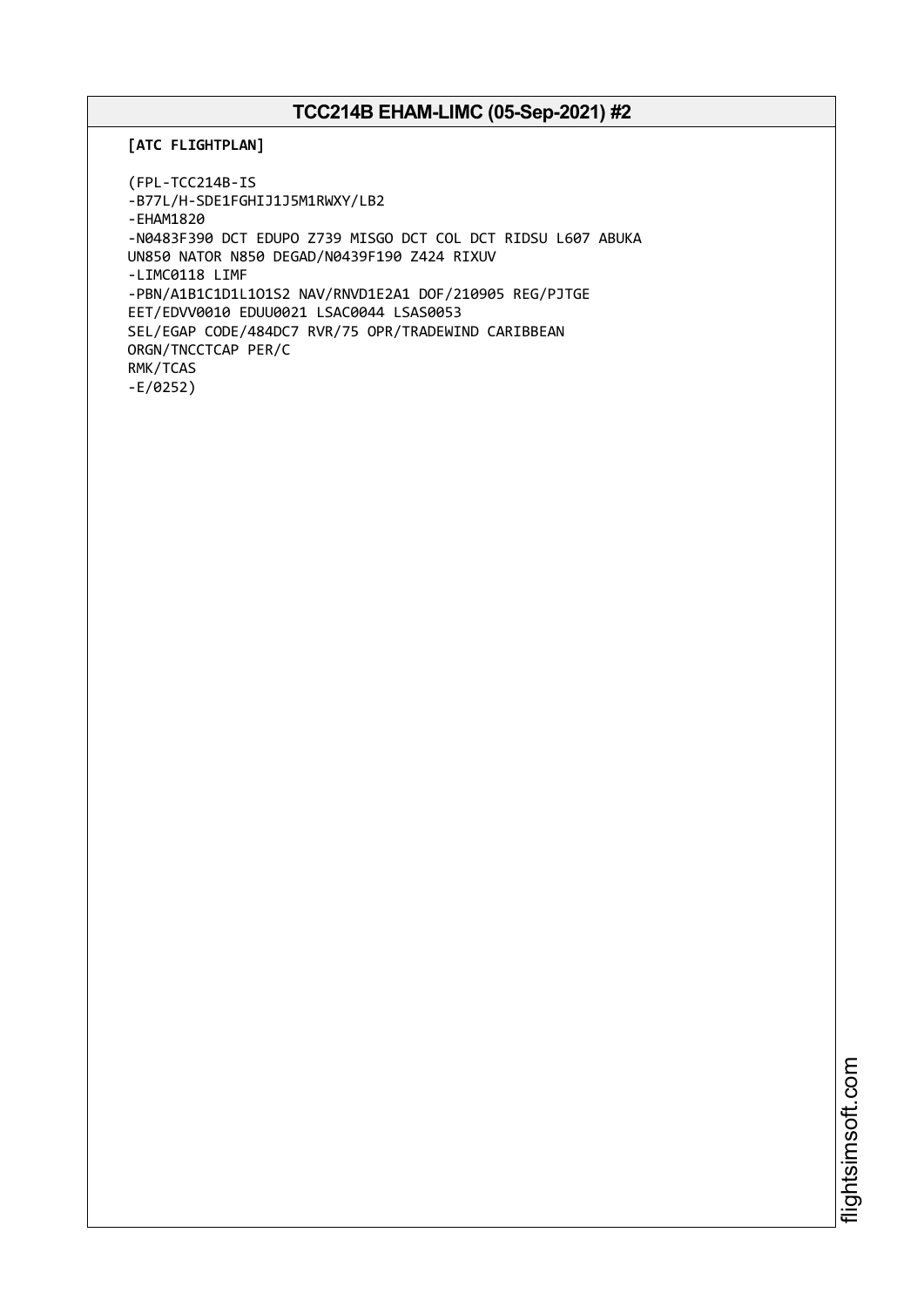└──────────────────────────────────────────────────────────────────────────────┘

**[PLANNING WEATHER]**

┌──────────────────────────────────────────────────────────────────────────────┐ │**ORIGIN: EHAM/AMS (SCHIPHOL, NETHERLANDS) UTC +02:00**│

EHAM 051225Z 07007KT 030V120 CAVOK 21/13 Q1022 NOSIG EHAM 051111Z 0512/0618 07007KT CAVOK BECMG 0602/0605 VRB02KT 6000 MIFG BECMG 0606/0608 CAVOK

┌──────────────────────────────────────────────────────────────────────────────┐ │**DESTINATION: LIMC/MXP (MALPENSA, ITALY) UTC +02:00**│

LIMC 051220Z 22007KT 150V260 CAVOK 27/13 Q1019 NOSIG LIMC 051100Z 0512/0618 VRB05KT CAVOK BECMG 0520/0522 02008KT BECMG 0606/0608 VRB05KT

┌──────────────────────────────────────────────────────────────────────────────┐ │**ALTERNATE: LIMF/TRN (CASELLE, ITALY) UTC +02:00**│

LIMF 051220Z VRB04KT CAVOK 27/14 Q1019 LIMF 051100Z 0512/0612 VRB05KT CAVOK

┌──────────────────────────────────────────────────────────────────────────────┐ │**ADEQUATE: EDDS/STR (STUTTGART, GERMANY) UTC +02:00**│

EDDS 051220Z 09004KT 030V170 CAVOK 25/13 Q1020 NOSIG EDDS 051100Z 0512/0612 VRB02KT CAVOK

> i⊒<br>⊫ htsim soft.c om

## └──────────────────────────────────────────────────────────────────────────────┘

└──────────────────────────────────────────────────────────────────────────────┘

└──────────────────────────────────────────────────────────────────────────────┘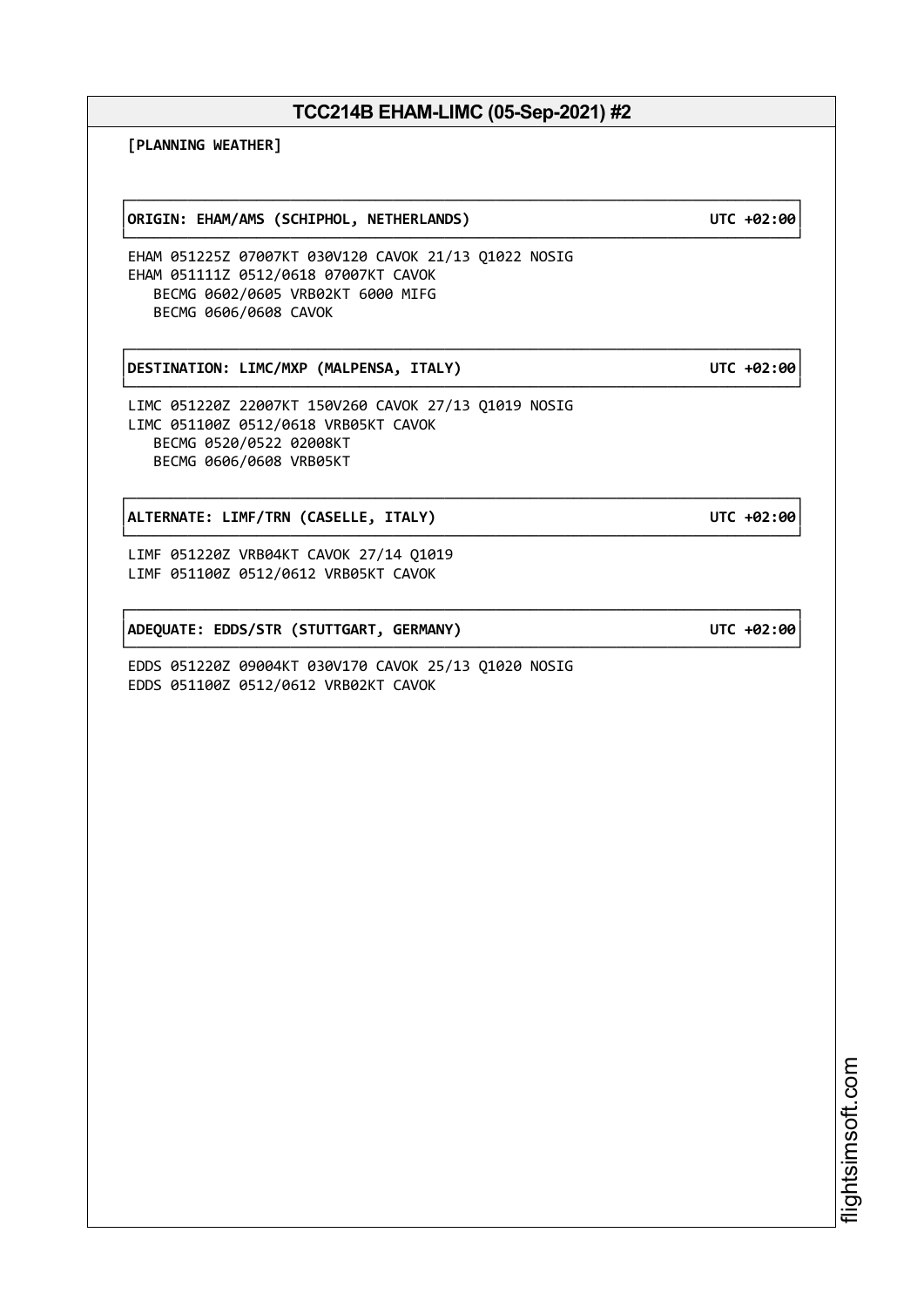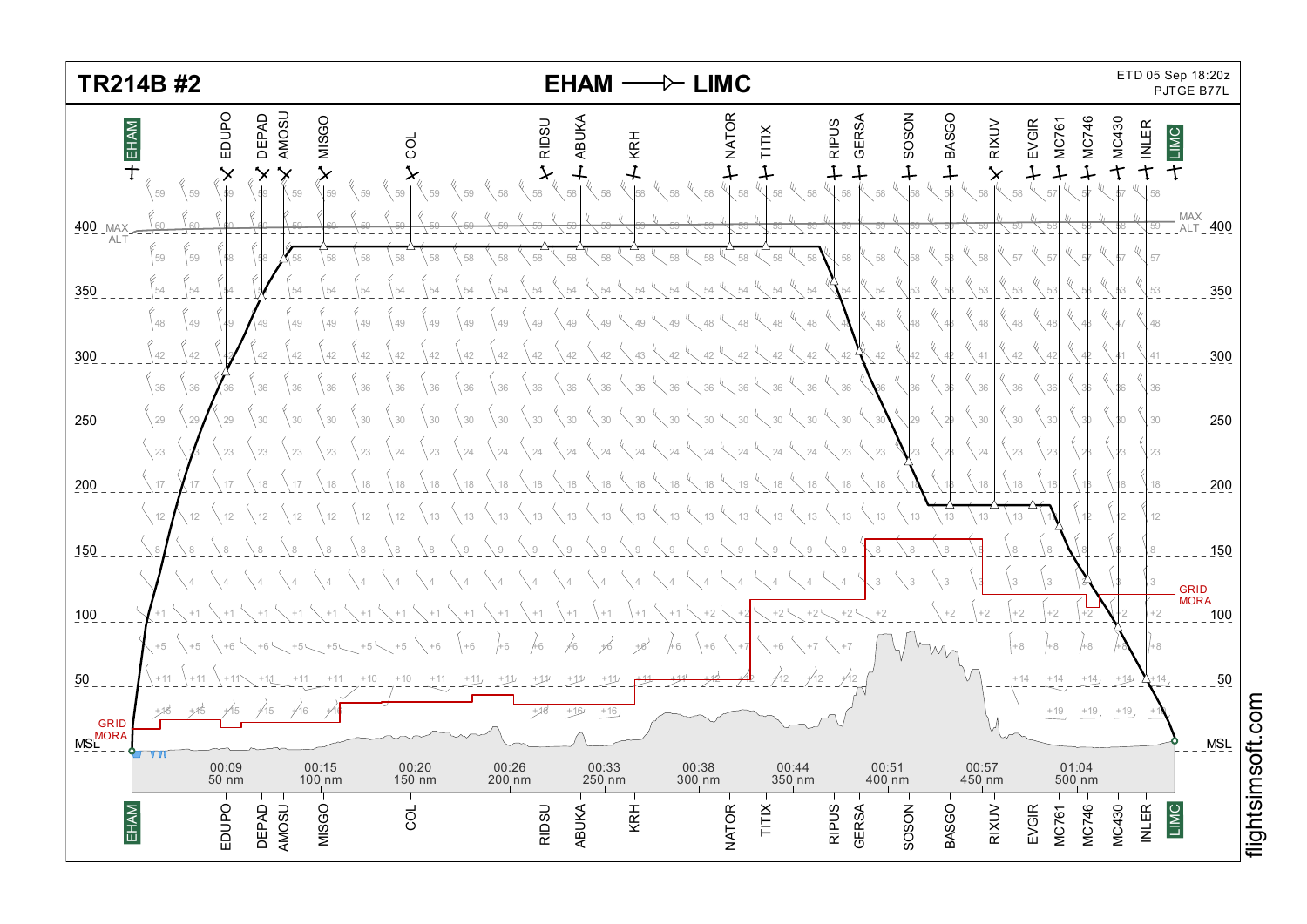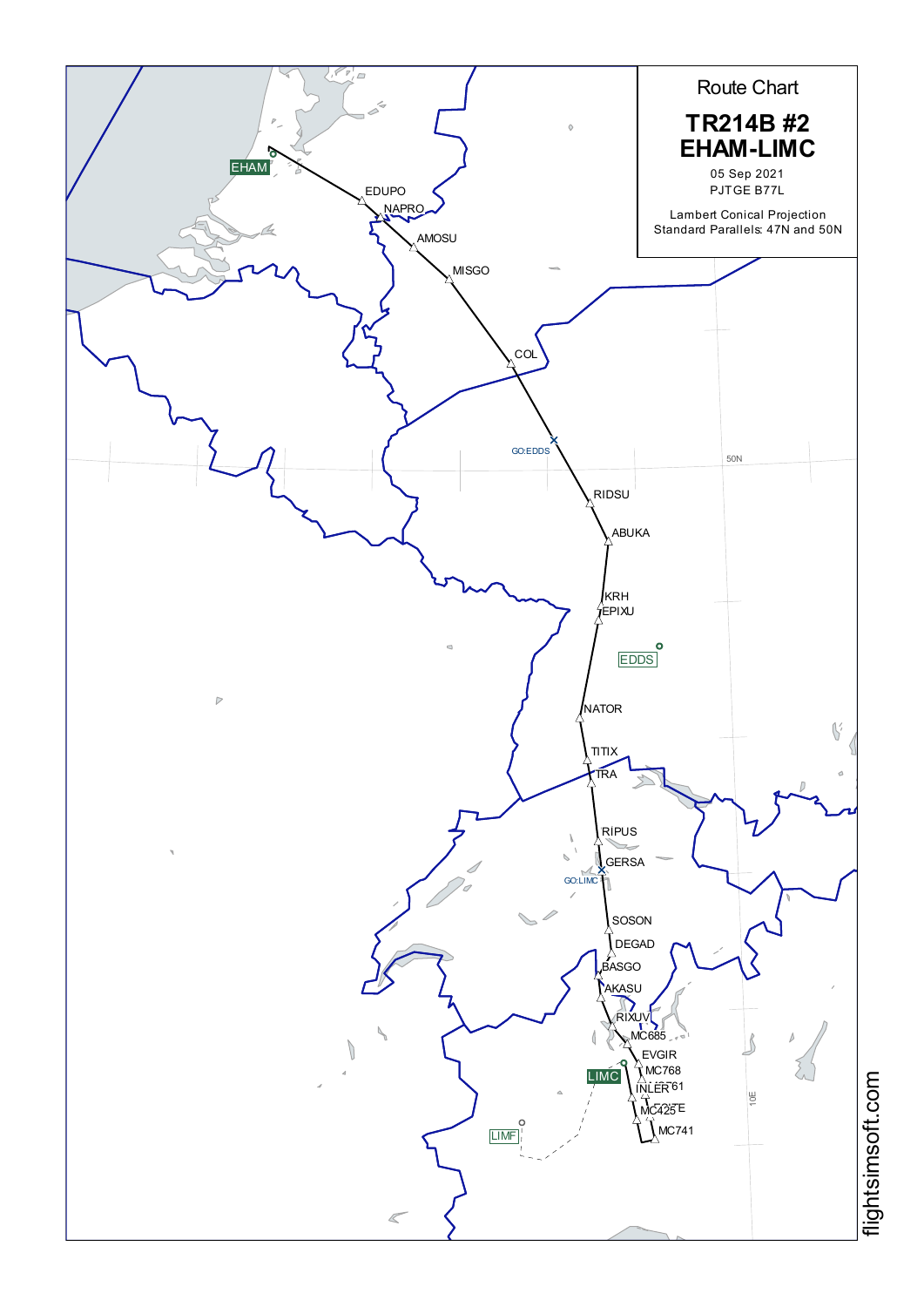$\frac{62}{52}$  61 61 61 61 62 62 62 62 Wind Chart  $^{61}$   $\bigwedge^{61}$   $^{61}$   $^{61}$   $^{60}$   $^{61}$   $^{61}$   $^{62}$   $^{63}$   $^{63}$   $^{61}$   $^{61}$   $^{61}$   $^{61}$   $^{61}$   $^{61}$   $^{61}$   $^{61}$   $^{61}$   $^{61}$ 62 62 62 **FL390** <sup>61</sup> <sup>61</sup> <sup>62</sup> <sup>61</sup> <sup>61</sup> <sup>60</sup> <sup>60</sup> <sup>60</sup> <sup>61</sup> <sup>61</sup> <sup>61</sup> <sup>61</sup> <sup>61</sup> <sup>61</sup> <sup>61</sup> <sup>61</sup> <sup>62</sup> <sup>62</sup> <sup>62</sup> **TR214B #2** EHAM<sup>®</sup>  $^{61}$   $^{61}$   $^{61}$   $^{61}$   $^{60}$   $^{61}$   $^{60}$   $^{60}$   $^{60}$   $^{60}$   $^{60}$   $^{60}$   $^{61}$   $^{61}$   $^{61}$   $^{61}$   $^{61}$   $\blacktriangleright$ <sup>62</sup> <sup>62</sup> <sup>62</sup> **EHAM-LIMC** EDUPO **NAPRO**  $\frac{61}{60}$   $\begin{bmatrix} 60\\ 60 \end{bmatrix}$   $\begin{bmatrix} 60\\ 60 \end{bmatrix}$   $\begin{bmatrix} 60\\ 60 \end{bmatrix}$   $\begin{bmatrix} 60\\ 60 \end{bmatrix}$   $\begin{bmatrix} 60\\ 60 \end{bmatrix}$   $\begin{bmatrix} 60\\ 61 \end{bmatrix}$   $\begin{bmatrix} 61\\ 61 \end{bmatrix}$   $\begin{bmatrix} 61\\ 61 \end{bmatrix}$   $\begin{bmatrix} 60\\ 61 \end{bmatrix}$   $\begin{bmatrix} 105$ Observed 05 Sep 2021 06:00 UTC Valid 05 Sep 2021 19:00 UTC AMOSU 60 60 60 60 60 60 60 60 60 60 60 60 61 61 61 61 **Provi** Provided by PFPX  $\mathbf{M}^{\text{MISGO}}$ Wind speed in knots.  $\frac{60}{10}$   $\frac{60}{10}$   $\frac{60}{100}$   $\frac{60}{100}$   $\frac{60}{100}$   $\frac{60}{100}$   $\frac{60}{100}$   $\frac{60}{100}$   $\frac{60}{100}$   $\frac{60}{100}$   $\frac{60}{100}$   $\frac{60}{100}$   $\frac{60}{100}$   $\frac{60}{100}$   $\frac{60}{100}$   $\frac{60}{100}$   $\frac{60}{100}$   $\$ which speed in Nicia.<br>Temperatures in degrees Celsius and negative unless prefixed by '+'  $\frac{69}{10}$  59  $\frac{59}{59}$   $\frac{69}{59}$   $\frac{69}{59}$   $\frac{60}{59}$   $\frac{60}{59}$   $\frac{60}{59}$   $\frac{60}{59}$   $\frac{60}{59}$   $\frac{60}{59}$ ر<br>Lambert Conical Projection Standard Parallels: 47N and 50N  $\frac{55}{59}$  59 59 59 59 59 59 59 59  $\frac{2}{59}$  59  $\frac{2}{59}$  59  $\frac{2}{59}$   $\frac{2}{59}$   $\frac{2}{59}$   $\frac{2}{59}$   $\frac{2}{59}$   $\frac{2}{59}$   $\frac{2}{59}$   $\frac{2}{59}$   $\frac{2}{59}$   $\frac{2}{59}$   $\frac{2}{59}$   $\frac{2}{59}$   $\frac{2}{59}$   $\frac{2}{59}$   $\frac$  $_{\rm COL}$  $^{\prime}$  $\leftarrow$  61  $\leftarrow$  61 <sup>61</sup> <sup>61</sup> <sup>61</sup> <sup>58</sup> <sup>58</sup> <sup>58</sup> <sup>58</sup> <sup>59</sup> <sup>59</sup> <sup>59</sup> <sup>60</sup> <sup>60</sup> <sup>58</sup> <sup>58</sup> <sup>59</sup> <sup>59</sup>  $4\frac{1}{60}$   $4\frac{1}{61}$ <sup>61</sup> <sup>61</sup> <sup>57</sup> <sup>57</sup> <sup>58</sup> <sup>58</sup> <sup>58</sup> <sup>59</sup> <sup>59</sup> <sup>60</sup> <sup>60</sup> <sup>61</sup> <sup>58</sup> <sup>57</sup> <sup>59</sup> <sup>58</sup>  $60 \times 60$  $\frac{1}{68}$  58 58 57 57 57  $\frac{1}{67}$   $\frac{1}{67}$   $\frac{1}{67}$   $\frac{1}{67}$   $\frac{1}{67}$   $\frac{1}{67}$   $\frac{1}{67}$   $\frac{1}{67}$   $\frac{1}{67}$   $\frac{1}{67}$   $\frac{1}{67}$   $\frac{1}{67}$   $\frac{1}{67}$   $\frac{1}{67}$   $\frac{1}{67}$   $\frac{1}{67}$   $\frac{1}{67}$   $\frac{1}{67$  $80N$ 60  $\frac{1}{60}$  60  $\frac{1}{60}$  58 58 57  $\frac{1}{37}$   $\frac{1}{37}$   $\frac{1}{37}$   $\frac{1}{37}$   $\frac{1}{37}$   $\frac{1}{38}$   $\frac{1}{38}$   $\frac{1}{39}$   $\frac{1}{39}$   $\frac{1}{39}$   $\frac{1}{39}$   $\frac{1}{39}$   $\frac{1}{39}$   $\frac{1}{39}$   $\frac{1}{39}$   $\frac{1}{39}$   $\frac{1}{39}$   $\frac{1}{39}$   $\frac$  $\zeta$ RIDSU  $^{|\psi\rangle}$  $60 \times 60$  $^{58}$   $\{57\}$   $\{57\}$   $\{57\}$   $\{56\}$   $\{57\}$   $\{57\}$   $\{57\}$   $\{58\}$   $\{59\}$   $\{59\}$   $\{60\}$   $\{ABUKA, 60\}$   $\{60\}$  $\sqrt[6]{\frac{60}{100}}$  $^{58}$   $\{58$   $\{57$   $\}$   $57$   $\{57$   $\}$   $56$   $\{56$   $\{57\}$   $\{57\}$   $\{57\}$   $\{58\}$   $\{58\}$   $\{59\}$   $\{59\}$   $\{60\}$   $\{60\}$   $\{60\}$   $\{60\}$  $\chi$  60 59  $\left\{58\right\}$   $\left\{57\right\}$   $\left\{57\right\}$   $\left\{57\right\}$   $\left\{56\right\}$   $\left\{57\right\}$   $\left\{57\right\}$   $\left\{57\right\}$   $\left\{58\right\}$   $\left\{58\right\}$   $\left\{58\right\}$   $\left\{58\right\}$   $\left\{58\right\}$   $\left\{60\right\}$   $\left\{50\right\}$   $\left\{60\right\}$   $\left\{60\right\$  $\,$ krh $,~^{\ell}$ EPIXU 60 4 60 59  $\%$ 59  $\%$ 58  $\%$  57  $\%$  57  $\%$  57  $\%$  57  $\%$  57  $\%$  58  $\%$  58  $\%$  59  $\%$  59  $\%$  60  $\%$  60  $\%$  60  $\%$  60  $\%$  60  $\%$  60  $\%$  60  $\%$  60  $\%$  60  $\%$  60  $\%$  60  $\%$  60  $\%$  60  $\%$  60  $\%$  60  $\%$  60  $\%$  $60 \frac{4}{60}$  60  $\frac{4}{60}$ 60  $\,$  59  $\,$   $\,$  59  $\,$   $\,$  59  $\,$   $\,$   $\,$  58  $\,$   $\,$   $\,$  58  $\,$   $\,$  58  $\,$  58  $\,$   $\,$  59  $\,$  59  $\,$  59  $\,$  50  $\,$  50  $\,$  50  $\,$  50  $\,$  50  $\,$  50  $\,$  50  $\,$  50  $\,$  50  $\,$  50  $\,$  50  $\,$  50  $\$  $60 \frac{1}{60}$  60  $\frac{1}{60}$  60 61  $\chi$  60  $\chi$  60  $\chi$  59  $\chi$  59  $\chi$  58  $\chi$  58  $\chi$  58  $\chi$  58  $\chi$  58  $\chi$  59  $\chi$  59  $\chi$  59  $\chi$  60  $\chi$  60  $\chi$  60  $\chi$  60  $\chi$  60  $\chi$  60  $\chi$  60  $\chi$  60  $\chi$  60  $\chi$  60  $\chi$  60  $\chi$  60  $\chi$  60  $\chi$  60  $\chi$  60  $\$ **NATOR** <sup>60</sup> 60 W 60 61  $\ll$  61  $\ll$  60  $\ll$  60  $\ll$  60  $\ll$  60  $\ll$  69  $\ll$  60  $\ll$  60  $\ll$  60  $\ll$  60  $\ll$  60  $\ll$  60  $\ll$  60  $\ll$  60  $\ll$  60  $\ll$  60  $\ll$  60  $\ll$  60  $\ll$  60  $\ll$  60  $\ll$  60  $\ll$  60  $\ll$  60  $\ll$  60  $\ll$  60  $\ll$  60  $\ll$  60  $\$  $\frac{60}{\pi}$ X 60 61  $\ll$  61  $\ll$  61  $\ll$  61  $\ll$  60  $\ll$  60  $\ll$  60  $\ll$  60  $\ll$  60  $\ll$  60  $\ll$  60  $\ll$  60  $\ll$  60  $\ll$  60  $\ll$  60  $\ll$  60  $\ll$  60  $\ll$  60  $\ll$  60  $\ll$  60  $\ll$  60  $\ll$  60  $\ll$  60  $\ll$  60  $\ll$  60  $\ll$  60  $\ll$  60  $\ll$  60  $\$ TRA 62  $\chi$  61  $\chi$  61  $\chi$  61  $\chi$  61  $\chi$  60  $\chi$  60  $\chi$  60  $\chi$  60  $\chi$  60  $\chi$  60  $\chi$  60  $\chi$  60  $\chi$  60  $\chi$  60  $\chi$  60  $\chi$  60  $\chi$  60  $\chi$  60  $\chi$  60  $\chi$  60  $\chi$  60  $\chi$  60  $\chi$  60  $\chi$  60  $\chi$  60  $\chi$  60  $\chi$  60  $\$  $60 - 60$ RIPUS<br>} 60 62  $\ll$  62  $\ll$  61  $\ll$  61  $\ll$  61  $\ll$  61  $\ll$  61  $\ll$  61  $\ll$  61  $\ll$  61  $\ll$  60  $\ll$  60  $\ll$  60  $\ll$  60  $\ll$  60  $\ll$  60  $\ll$  60  $\ll$  60  $\ll$  60  $\ll$  60 **GERSA** 62  $\ll$  62  $\ll$  62  $\ll$  62  $\ll$  61  $\ll$  61  $\ll$  61  $\ll$  61  $\ll$  61  $\ll$  61  $\ll$  61  $\ll$  60  $\ll$  60  $\ll$  60  $\ll$  60  $\ll$  60  $\ll$  60  $\ll$  60  $\ll$  60  $\ll$  60  $\ll$  60  $\ll$  60  $\ll$  60  $\ll$  60  $\ll$  60  $\ll$  60  $\ll$  60  $\ll$  60  $\$  $59 \times 59 \times$ tı. **IL**<br>SOSON  $52$   $\%$   $52$   $\%$   $52$   $\%$   $53$   $\%$   $51$   $\%$   $51$   $\%$   $51$   $\%$   $51$   $\%$   $51$   $\%$   $51$   $\%$   $51$   $\%$   $52$   $\%$   $53$   $\%$   $55$   $\%$   $55$   $\%$   $52$   $\%$   $53$   $\%$   $55$  $59 - 59$ 62  $\sqrt{62}$   $\sqrt{62}$   $\sqrt{62}$   $\sqrt{61}$   $\sqrt{61}$   $\sqrt{61}$   $\sqrt{61}$   $\sqrt{61}$   $\sqrt{61}$   $\sqrt{61}$   $\sqrt{61}$   $\sqrt{61}$   $\sqrt{61}$   $\sqrt{61}$   $\sqrt{61}$   $\sqrt{61}$   $\sqrt{61}$   $\sqrt{61}$   $\sqrt{61}$   $\sqrt{61}$   $\sqrt{61}$   $\sqrt{61}$   $\sqrt{61}$   $\sqrt{61}$   $\$ DEGAD  $59 \times 59$ BASGO ric∼<br>AKASÛ  $52$   $\%$  62  $\%$  62  $\%$  62  $\%$  61  $\%$  61  $\%$  61  $\%$  61  $\%$  61  $\%$  61  $\%$  61  $\%$  61  $\%$  60  $\%$  60  $\%$  60  $\%$  60  $\%$  60  $\%$  60  $\%$  60  $\%$  60  $\%$  60  $\%$  60  $\%$  60  $\%$  60  $\%$  60  $\%$  60  $\%$  60  $\%$  60 59 59  $^{12}$   $^{13}$  62  $^{14}$  62  $^{14}$  62  $^{14}$  61  $^{14}$  61  $^{14}$  61  $^{14}$  61  $^{14}$  61  $^{14}$  61  $^{14}$  61  $^{14}$  61  $^{14}$  61  $^{14}$  61  $^{14}$  61  $^{14}$  61  $^{14}$  61  $^{14}$  61  $^{14}$  61  $^{14}$  61  $^{14}$  61  $^{14}$  62  $^{14$ **RIXUVV**  $59$  $MC685$ 58 58  $\frac{1}{2}$   $\frac{1}{2}$   $\frac{1}{2}$   $\frac{1}{2}$   $\frac{1}{2}$   $\frac{1}{2}$   $\frac{1}{2}$   $\frac{1}{2}$   $\frac{1}{2}$   $\frac{1}{2}$   $\frac{1}{2}$   $\frac{1}{2}$   $\frac{1}{2}$   $\frac{1}{2}$   $\frac{1}{2}$   $\frac{1}{2}$   $\frac{1}{2}$   $\frac{1}{2}$   $\frac{1}{2}$   $\frac{1}{2}$   $\frac{1}{2}$   $\frac{1}{2}$   $\stackrel{U}{\mathbb{E}}$ VGIR $\stackrel{U}{\rightarrow}$  $X$ MC768 LIMC  $\frac{1}{2}$  59  $\frac{1}{2}$  61  $\frac{1}{2}$  61  $\frac{1}{2}$  61  $\frac{1}{2}$  61  $\frac{1}{2}$  61  $\frac{1}{2}$  61  $\frac{1}{2}$  61  $\frac{1}{2}$  61  $\frac{1}{2}$  61  $\frac{1}{2}$  61  $\frac{1}{2}$  61  $\frac{1}{2}$  68  $\frac{1}{2}$  61  $\frac{1}{2}$  62  $\frac{1}{2}$  62  $\frac{1}{2}$  62 58 58 INLER<sup>61</sup> 10E  $MC425E$ 58 K 58  $\frac{1}{58}$  61  $\frac{1}{58}$  61  $\frac{1}{58}$  61  $\frac{1}{58}$   $\frac{1}{58}$   $\frac{1}{58}$   $\frac{1}{58}$   $\frac{1}{58}$   $\frac{1}{58}$   $\frac{1}{58}$   $\frac{1}{58}$   $\frac{1}{58}$   $\frac{1}{58}$   $\frac{1}{58}$   $\frac{1}{58}$   $\frac{1}{58}$   $\frac{1}{58}$   $\frac{1}{58}$   $\frac{1}{58}$   $\frac$  $\sqrt{\text{MC}}$ 741 W<sub>60</sub> W 58 4 58  $^{61}$   $^{61}$   $^{61}$   $^{61}$   $^{61}$   $^{61}$   $^{61}$   $^{61}$   $^{61}$   $^{61}$   $^{61}$   $^{61}$   $^{61}$   $^{61}$   $^{61}$   $^{61}$   $^{61}$   $^{61}$   $^{61}$   $^{61}$   $^{61}$   $^{61}$   $^{61}$   $^{61}$   $^{61}$   $^{61}$   $^{61}$   $^{61}$   $^{61}$   $^{61}$   $^{61}$   $^{61$ 58 4 58  $^{61}$   $^{61}$   $^{61}$   $^{61}$   $^{61}$   $^{61}$   $^{61}$   $^{61}$   $^{61}$   $^{61}$   $^{61}$   $^{61}$   $^{61}$   $^{61}$   $^{61}$   $^{61}$   $^{61}$   $^{61}$   $^{61}$   $^{61}$   $^{61}$   $^{61}$   $^{61}$   $^{61}$   $^{61}$   $^{61}$   $^{61}$   $^{61}$   $^{61}$   $^{61}$   $^{61}$   $^{61$ <sup>58</sup> <sup>58</sup> <sup>58</sup> <sup>61</sup> <sup>61</sup> <sup>61</sup> <sup>61</sup> <sup>61</sup> <sup>61</sup> <sup>61</sup> <sup>60</sup> <sup>60</sup> <sup>60</sup> <sup>59</sup> <sup>59</sup> <sup>61</sup> <sup>61</sup> <sup>61</sup>  $44.58$   $4.58$   $4.58$ 处

i≣ htsim soft.c o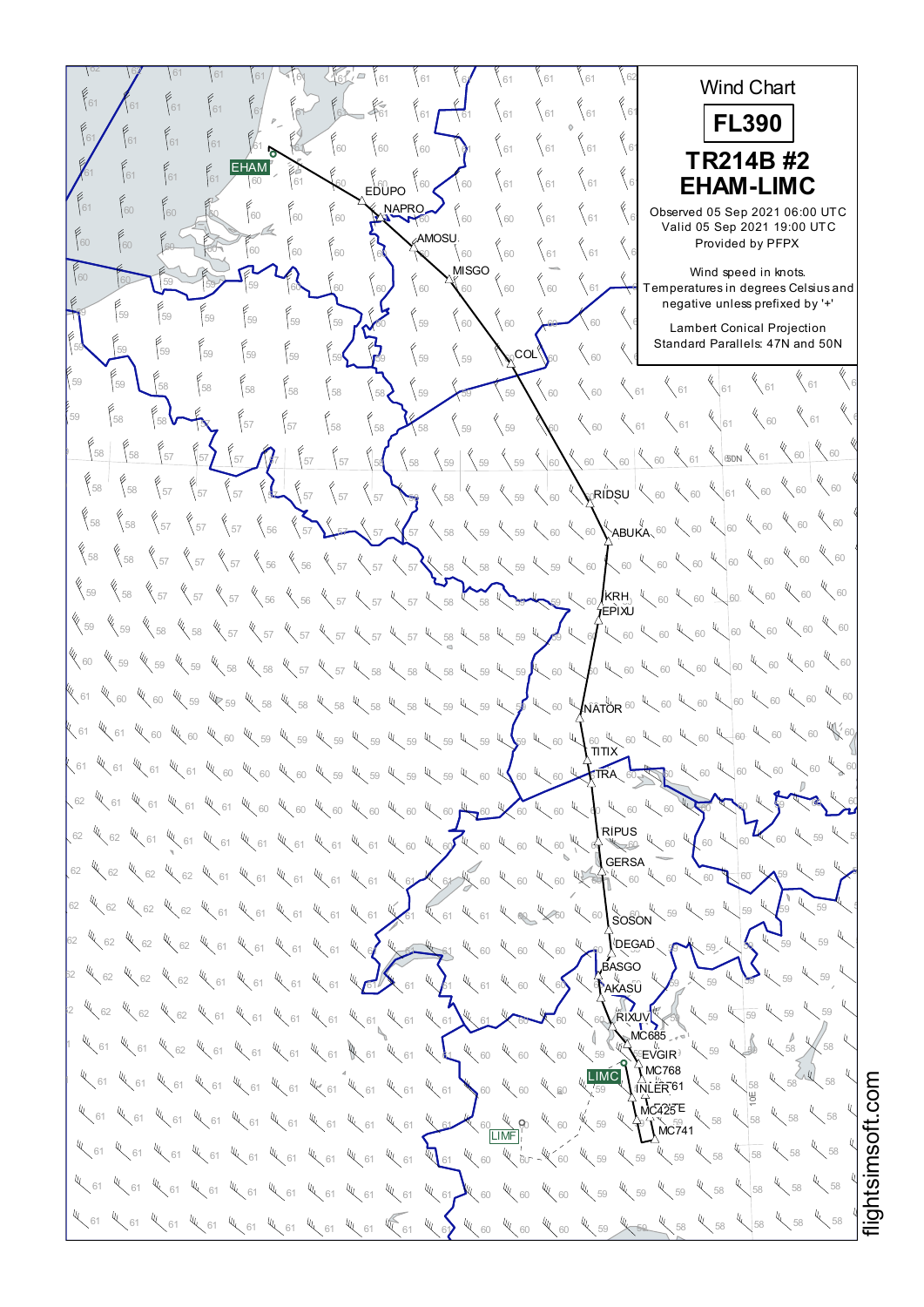$54$   $\begin{bmatrix} 54 & 54 & 54 \end{bmatrix}$   $\begin{bmatrix} 54 & 54 \end{bmatrix}$   $\begin{bmatrix} 54 & 54 \end{bmatrix}$   $\begin{bmatrix} 54 & 54 \end{bmatrix}$   $\begin{bmatrix} 54 & 5 \end{bmatrix}$   $\begin{bmatrix} 55 & 55 \end{bmatrix}$   $\begin{bmatrix} 55 & 5 \end{bmatrix}$ 55 56 55 Wind Chart 54  $\bigwedge$  54  $\bigcup$  54  $\bigcup$  54  $\bigcup$  54  $\bigcup$  54  $\bigcup$  54  $\bigcup$  55  $\bigcup$  55  $\bigcup$  55 55 55 55 **FL350** <sup>55</sup> <sup>55</sup> <sup>55</sup> <sup>54</sup> <sup>54</sup> <sup>54</sup> <sup>54</sup> <sup>54</sup> <sup>54</sup> <sup>54</sup> <sup>55</sup> <sup>55</sup> <sup>54</sup> <sup>54</sup> <sup>54</sup> <sup>54</sup> <sup>55</sup> <sup>55</sup> <sup>55</sup> **TR214B #2** EHAM  $54$  54  $\begin{bmatrix} 54 \end{bmatrix}$   $54$   $\begin{bmatrix} 54 \end{bmatrix}$   $54$   $\begin{bmatrix} 54 \end{bmatrix}$   $54$   $\begin{bmatrix} 54 \end{bmatrix}$   $54$   $\begin{bmatrix} 54 \end{bmatrix}$   $55$   $\begin{bmatrix} 54 \end{bmatrix}$   $56$   $\begin{bmatrix} 54 \end{bmatrix}$   $56$   $\begin{bmatrix} 54 \end{bmatrix}$   $56$ <sup>55</sup> <sup>55</sup> <sup>55</sup> **EHAM-LIMC** EDUPO NAPRO  $54$   $\begin{bmatrix} 54 \end{bmatrix}$   $\begin{bmatrix} 54 \end{bmatrix}$   $\begin{bmatrix} 54 \end{bmatrix}$   $\begin{bmatrix} 54 \end{bmatrix}$   $\begin{bmatrix} 54 \end{bmatrix}$   $\begin{bmatrix} 54 \end{bmatrix}$   $\begin{bmatrix} 54 \end{bmatrix}$   $\begin{bmatrix} 54 \end{bmatrix}$   $\begin{bmatrix} 54 \end{bmatrix}$   $\begin{bmatrix} 55 \end{bmatrix}$   $\begin{bmatrix} 55 \end{bmatrix}$   $\begin{bmatrix} 55 \end{bmatrix}$  Observed 05 Sep 2021 06:00 UTC Valid 05 Sep 2021 19:00 UTC AMOSU <sup>55</sup> <sup>55</sup> <sup>55</sup> <sup>54</sup> <sup>54</sup> <sup>54</sup> <sup>54</sup> <sup>54</sup> <sup>54</sup> <sup>54</sup> <sup>55</sup> <sup>55</sup> <sup>53</sup> <sup>54</sup> <sup>53</sup> <sup>54</sup> Provided by PFPX **MISGO** Wind speed in knots.  $\frac{53}{54}$   $\frac{54}{54}$   $\frac{54}{54}$   $\frac{54}{54}$   $\frac{54}{54}$   $\frac{54}{54}$   $\frac{12}{54}$   $\frac{12}{54}$   $\frac{12}{54}$   $\frac{12}{54}$   $\frac{12}{54}$  Temperatures which speed in Nicks.<br>Temperatures in degrees Celsius and negative unless prefixed by '+' <sup>55</sup> <sup>55</sup> <sup>55</sup> <sup>54</sup> <sup>54</sup> <sup>54</sup> <sup>54</sup> <sup>54</sup> <sup>54</sup> <sup>54</sup> <sup>54</sup> <sup>54</sup> <sup>53</sup> <sup>54</sup> <sup>53</sup> <sup>53</sup> ر<br>Lambert Conical Projection Standard Parallels: 47N and 50N <sup>55</sup> <sup>55</sup> <sup>53</sup> <sup>54</sup> <sup>54</sup> <sup>54</sup> <sup>54</sup> <sup>54</sup> <sup>54</sup> <sup>54</sup> <sup>55</sup> <sup>55</sup> <sup>53</sup> <sup>53</sup> <sup>53</sup> <sup>53</sup>  $_{\mathsf{COL}}$  $\left\{ \right._{55} \quad \left\{ \right._{55}$ <sup>55</sup> <sup>55</sup> <sup>55</sup> <sup>53</sup> <sup>54</sup> <sup>54</sup> <sup>54</sup> <sup>54</sup> <sup>54</sup> <sup>54</sup> <sup>54</sup> <sup>54</sup> <sup>53</sup> <sup>53</sup> <sup>53</sup> <sup>53</sup>  $rac{6}{55}$  55 <sup>55</sup> <sup>55</sup> <sup>53</sup> <sup>53</sup> <sup>53</sup> <sup>54</sup> <sup>54</sup> <sup>54</sup> <sup>54</sup> <sup>54</sup> <sup>54</sup> <sup>55</sup> <sup>53</sup> <sup>53</sup> <sup>53</sup> <sup>53</sup>  $55 \Big| \begin{array}{c} 6 \\ 55 \end{array}$ 53 53 53 52 53 53 53 53 54 54 54 54 54 54 55 54 55 55 53 50N  $54 \times 55$  $\frac{1}{53}$  53  $\frac{5}{52}$  53  $\frac{6}{53}$  53  $\frac{5}{53}$  53  $\frac{5}{53}$  54  $\frac{1}{54}$   $\frac{1}{54}$   $\frac{1}{54}$   $\frac{1}{54}$   $\frac{1}{54}$   $\frac{1}{54}$   $\frac{1}{54}$   $\frac{1}{55}$   $\frac{1}{55}$  $_4$ RIDSU $^+$  $\chi$  54 53  $\{53 \}$   $\{52 \}$   $\{52 \}$   $\{53 \}$   $\{53 \}$   $\{53 \}$   $\{53 \}$   $\{53 \}$   $\{54 \}$   $\{54 \}$   $\{54 \}$   $\{54 \}$   $\{54 \}$   $\{54 \}$   $\{55 \}$  $\left\langle \right\rangle$  54 53  $\begin{bmatrix} 53 & \times 52 \end{bmatrix}$  52  $\begin{bmatrix} 52 & \times 52 \end{bmatrix}$  53  $\begin{bmatrix} 53 & \times 53 \end{bmatrix}$  53  $\begin{bmatrix} 53 & \times 53 \end{bmatrix}$  54  $\begin{bmatrix} 54 & \times 54 \end{bmatrix}$  54  $\begin{bmatrix} 54 & \times 54 \end{bmatrix}$  54  $\begin{bmatrix} 54 & \times 54 \end{bmatrix}$  $\chi$ <sub>54</sub> 53  $\frac{1}{53}$   $\frac{1}{53}$   $\frac{1}{53}$   $\frac{1}{53}$   $\frac{1}{53}$   $\frac{1}{53}$   $\frac{1}{53}$   $\frac{1}{53}$ KRH EPIXU <sup>54</sup> <sup>54</sup> <sup>54</sup> <sup>53</sup> <sup>53</sup> <sup>53</sup> <sup>53</sup> <sup>53</sup> <sup>53</sup> <sup>53</sup> <sup>53</sup> <sup>53</sup> <sup>54</sup> <sup>54</sup> <sup>54</sup> <sup>53</sup> <sup>53</sup> <sup>53</sup> <sup>53</sup>  $\chi$  54 WE 53 WE 53 WE 53 WE 53 WE 53 WE 53 WE 53 WE 53 WE 53 WE 53 WE 54 YEAR 54 WE 54 WE 54  $\sqrt{54}$ <sup>54</sup> <sup>54</sup> <sup>54</sup> <sup>53</sup> <sup>53</sup> <sup>53</sup> <sup>53</sup> <sup>53</sup> <sup>53</sup> <sup>53</sup> <sup>53</sup> <sup>54</sup> <sup>54</sup> <sup>54</sup> <sup>54</sup> <sup>53</sup> <sup>53</sup> <sup>53</sup> <sup>53</sup>  $54$ **NATOR** 54 53  $w_{\zeta}$  53  $w_{\zeta}$  53  $w_{\zeta}$  53  $w_{\zeta}$  53  $w_{\zeta}$  53  $w_{\zeta}$  53  $w_{\zeta}$  53  $w_{\zeta}$  54  $w_{\zeta}$  54  $w_{\zeta}$  54  $w_{\zeta}$  54  $w_{\zeta}$  54  $w_{\zeta}$  54  $w_{\zeta}$  54  $w_{\zeta}$  54  $w_{\zeta}$  54  $w_{\zeta}$  54  $w_{\zeta}$  54  $w$  $\mathbb{V}$  5 54<br>**ΤΙ ΤΙ Χ**  $53$   $\frac{u}{\sqrt{53}}$   $\frac{u}{\sqrt{53}}$   $\frac{u}{\sqrt{53}}$   $\frac{u}{\sqrt{53}}$   $\frac{u}{\sqrt{53}}$   $\frac{u}{\sqrt{53}}$   $\frac{u}{\sqrt{53}}$   $\frac{u}{\sqrt{53}}$   $\frac{u}{\sqrt{53}}$   $\frac{u}{\sqrt{53}}$   $\frac{u}{\sqrt{53}}$   $\frac{u}{\sqrt{53}}$   $\frac{u}{\sqrt{53}}$   $\frac{u}{\sqrt{53}}$   $\frac{u}{\sqrt{53}}$   $\frac{u}{$ 54 54 54 TRA 53  $\%$  53  $\%$  53  $\%$  53  $\%$  53  $\%$  53  $\%$  53  $\%$  53  $\%$  54  $\%$  54  $\%$  54  $\%$  54  $\%$  54  $\%$  54  $\%$  54  $\%$  54  $\%$  54  $\%$  54  $\%$  54  $\%$  54  $\%$  54  $\%$  54  $\%$  54  $\%$  54  $\%$  54  $\%$  54  $\%$  54  $\%$  54  $\$ 54 54 RIPUS 53  $\%$  53  $\%$  53  $\%$  53  $\%$  53  $\%$  53  $\%$  53  $\%$  53  $\%$  54  $\%$  54  $\%$  54  $\%$  54  $\%$  54  $\%$  54  $\%$  54  $\%$  54  $\%$  54  $\%$  54  $\%$  54  $\%$  54  $\%$  54  $\%$  54  $\%$  54  $\%$  54  $\%$  54  $\%$  54  $\%$  54  $\%$  54  $\$ 54 54 54 **GERSA** 53  $\frac{1}{3}$  53  $\frac{1}{3}$  53  $\frac{1}{3}$   $\frac{1}{3}$   $\frac{1}{3}$   $\frac{1}{3}$   $\frac{1}{3}$   $\frac{1}{3}$   $\frac{1}{3}$   $\frac{1}{3}$   $\frac{1}{3}$   $\frac{1}{3}$   $\frac{1}{3}$   $\frac{1}{3}$   $\frac{1}{3}$   $\frac{1}{3}$   $\frac{1}{3}$   $\frac{1}{3}$   $\frac{1}{3}$   $\frac{1}{3}$   $\frac{1}{3}$   $\$  $54 \times 54 \times$  $\bar{u}$  $53$   $\frac{8}{3}$   $\frac{53}{3}$   $\frac{6}{3}$   $\frac{53}{3}$   $\frac{6}{3}$   $\frac{54}{3}$   $\frac{6}{3}$   $\frac{54}{3}$   $\frac{6}{3}$   $\frac{53}{3}$   $\frac{6}{3}$   $\frac{6}{3}$   $\frac{6}{3}$   $\frac{6}{3}$   $\frac{6}{3}$   $\frac{6}{3}$   $\frac{6}{3}$   $\frac{6}{3}$   $\frac{6}{3}$   $\frac{6}{3}$   $\frac{6}{3}$   $54 \times 54 \times 54$ **SOSON** 53  $\%$  53  $\%$  53  $\%$  53  $\%$  53  $\%$  53  $\%$  53  $\%$  53  $\%$  53  $\%$  53  $\%$  53  $\%$  53  $\%$  53  $\%$  53  $\%$  53  $\%$  53  $\%$ DEGAD 53 53 53 **ASGO**  $53$   $\frac{8}{3}$   $\frac{8}{3}$   $\frac{8}{3}$   $\frac{1}{3}$   $\frac{1}{3}$   $\frac{1}{3}$   $\frac{1}{3}$   $\frac{1}{3}$   $\frac{1}{3}$   $\frac{1}{3}$   $\frac{1}{3}$   $\frac{1}{3}$   $\frac{1}{3}$   $\frac{1}{3}$   $\frac{1}{3}$   $\frac{1}{3}$   $\frac{1}{3}$   $\frac{1}{3}$   $\frac{1}{3}$   $\frac{1}{3}$   $\frac{1}{3}$   $\frac{1}{$ 53 53 **AKASU**  $3$  53  $\sqrt{53}$   $\sqrt{53}$   $\sqrt{53}$   $\sqrt{53}$   $\sqrt{53}$   $\sqrt{53}$   $\sqrt{53}$   $\sqrt{53}$   $\sqrt{53}$   $\sqrt{53}$   $\sqrt{53}$   $\sqrt{53}$   $\sqrt{53}$   $\sqrt{53}$   $\sqrt{53}$   $\sqrt{53}$   $\sqrt{53}$   $\sqrt{53}$   $\sqrt{53}$   $\sqrt{53}$   $\sqrt{53}$   $\sqrt{53}$   $\sqrt{53}$   $\sqrt{53}$ 53 53 RIXUV  $MCRB5$ 53 53 <sup>53</sup> <sup>53</sup> <sup>53</sup> <sup>53</sup> <sup>53</sup> <sup>53</sup> <sup>53</sup> <sup>54</sup> <sup>53</sup> <sup>53</sup> <sup>53</sup> <sup>53</sup> <sup>53</sup> <sup>53</sup> <sup>53</sup> <sup>53</sup> <sup>53</sup> <sup>53</sup> <sup>53</sup> <sup>⊛</sup>EVGIR  $MO768$ LIMC  $\frac{1}{3}$  53  $\frac{1}{3}$  53  $\frac{1}{3}$   $\frac{1}{3}$   $\frac{1}{3}$   $\frac{1}{3}$   $\frac{1}{3}$   $\frac{1}{3}$   $\frac{1}{3}$   $\frac{1}{3}$   $\frac{1}{3}$   $\frac{1}{3}$   $\frac{1}{3}$   $\frac{1}{3}$   $\frac{1}{3}$   $\frac{1}{3}$   $\frac{1}{3}$   $\frac{1}{3}$   $\frac{1}{3}$   $\frac{1}{3}$   $\frac{1}{3}$   $\frac{1$ 53 53 INLER<sup>61</sup> 10E  $MC425E$  $53 \times 53$  $\frac{1}{5}$  53  $\frac{1}{5}$  53  $\frac{1}{5}$  53  $\frac{1}{5}$  53  $\frac{1}{5}$  53  $\frac{1}{5}$  53  $\frac{1}{5}$  53  $\frac{1}{5}$  53  $\frac{1}{5}$  53  $\frac{1}{5}$  53  $\frac{1}{5}$  53  $\frac{1}{5}$  53  $\frac{1}{5}$  53  $N$ C741  $\sqrt{\frac{LIMF}{53}}$  $53 \times 53$  $53$   $\ll$   $53$   $\ll$   $53$   $\ll$   $53$   $\ll$   $53$   $\ll$   $53$   $\ll$   $53$   $\ll$   $53$   $\ll$   $53$   $\ll$   $53$   $\ll$   $53$   $\ll$   $53$   $\ll$   $53$   $\ll$   $53$   $\ll$   $53$  $52 \times 53$  $53$   $\ll$   $53$   $\ll$   $53$   $\ll$   $53$   $\ll$   $53$   $\ll$   $53$   $\ll$   $53$   $\ll$   $53$   $\ll$   $53$   $\ll$   $53$   $\ll$   $53$   $\ll$   $53$   $\ll$   $53$   $\ll$   $53$   $\ll$   $53$   $\ll$   $53$ <sup>52</sup> <sup>52</sup> <sup>52</sup> <sup>53</sup> <sup>53</sup> <sup>53</sup> <sup>53</sup> <sup>53</sup> <sup>53</sup> <sup>53</sup> <sup>53</sup> <sup>53</sup> <sup>53</sup> <sup>53</sup> <sup>53</sup> <sup>53</sup> <sup>53</sup> <sup>53</sup>  $452$   $452$ 

i≣ htsim s oft.c o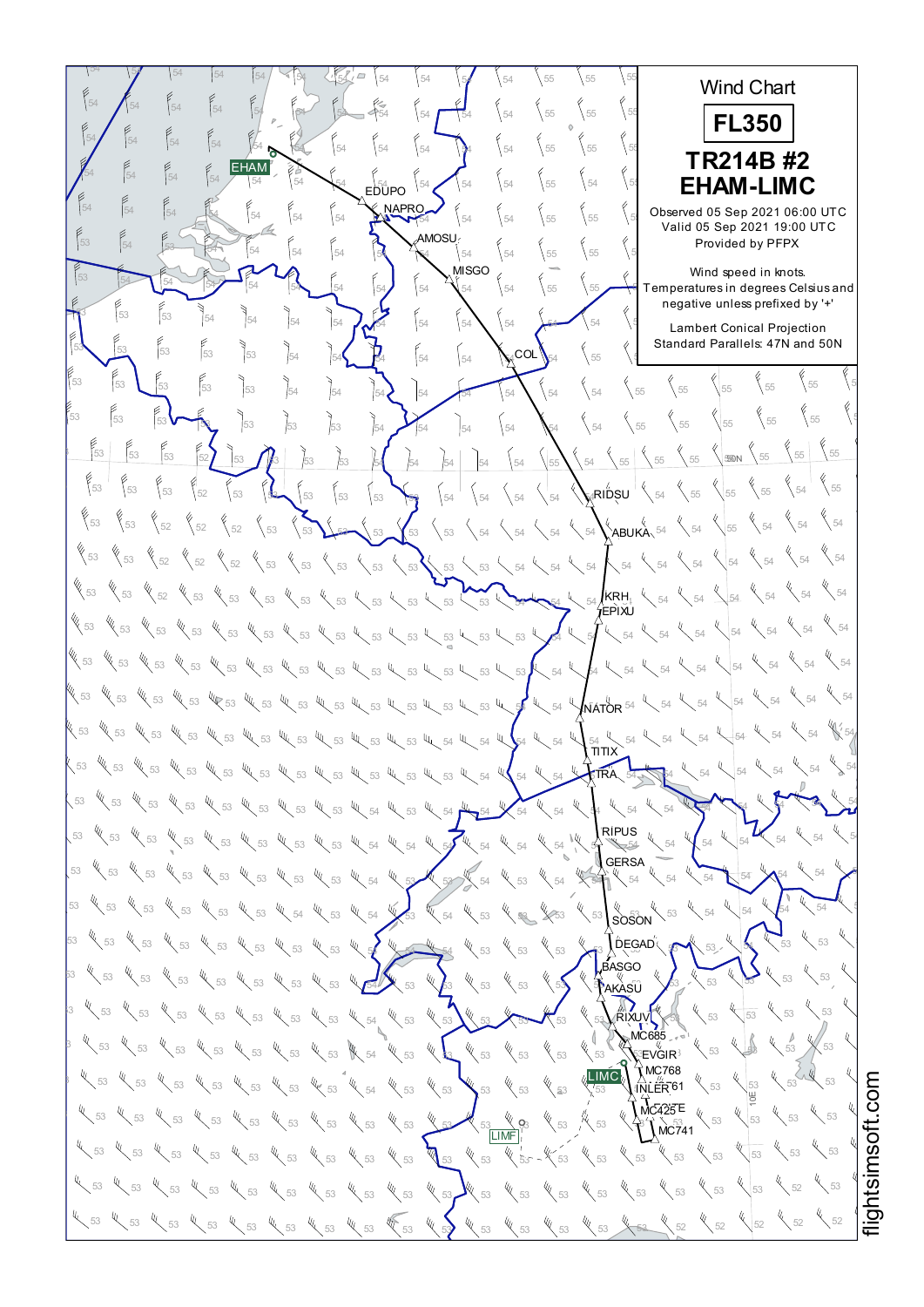$59$   $\sqrt{59}$   $\sqrt{59}$   $\sqrt{59}$   $\sqrt{59}$   $\sqrt{59}$   $\sqrt{59}$   $\sqrt{59}$   $\sqrt{59}$   $\sqrt{59}$   $\sqrt{59}$   $\sqrt{59}$   $\sqrt{59}$ 58 58 58 Wind Chart  $59$   $\bigwedge$   $59$   $\bigvee$   $59$   $\bigvee$   $59$   $\bigvee$   $59$   $\bigvee$   $59$   $\bigvee$   $59$   $\bigvee$   $59$   $\bigvee$   $59$   $\bigvee$   $59$   $\bigvee$   $59$   $\bigvee$   $59$   $\bigvee$   $59$   $\bigvee$   $59$   $\bigvee$   $59$   $\bigvee$   $59$   $\bigvee$   $59$   $\bigvee$   $59$   $\bigvee$   $59$  58 58 58 **FL430**  $59$   $\sqrt{59}$   $\sqrt{59}$   $\sqrt{59}$   $\sqrt{59}$   $\sqrt{59}$   $\sqrt{59}$   $\sqrt{59}$   $\sqrt{59}$   $\sqrt{59}$   $\sqrt{59}$   $\sqrt{59}$   $\sqrt{59}$   $\sqrt{59}$   $\sqrt{59}$   $\sqrt{59}$   $\sqrt{59}$   $\sqrt{59}$   $\sqrt{59}$   $\sqrt{59}$   $\sqrt{59}$   $\sqrt{59}$   $\sqrt{59}$   $\sqrt{59}$   $\sqrt{59}$  58 58 58 58 58 58 **TR214B #2** EHAM <sup>58</sup> <sup>58</sup> <sup>59</sup> <sup>59</sup> <sup>59</sup> <sup>59</sup> <sup>59</sup> <sup>59</sup> <sup>59</sup> <sup>59</sup> <sup>59</sup> <sup>59</sup> <sup>59</sup> <sup>59</sup> <sup>59</sup> <sup>59</sup> <sup>58</sup> <sup>58</sup> <sup>58</sup> **EHAM-LIMC** EDUPO NAPRO <sup>59</sup> <sup>59</sup> <sup>58</sup> <sup>59</sup> <sup>59</sup> <sup>59</sup> <sup>59</sup> <sup>59</sup> <sup>59</sup> <sup>59</sup> <sup>59</sup> <sup>59</sup> <sup>59</sup> <sup>59</sup> <sup>59</sup> <sup>59</sup> Observed 05 Sep 2021 06:00 UTC Valid 05 Sep 2021 19:00 UTC **AMOSU** 59  $\begin{bmatrix} 59 \\ 59 \end{bmatrix}$   $\begin{bmatrix} 59 \\ 59 \end{bmatrix}$   $\begin{bmatrix} 59 \\ 59 \end{bmatrix}$   $\begin{bmatrix} 59 \\ 58 \end{bmatrix}$   $\begin{bmatrix} 59 \\ 59 \end{bmatrix}$   $\begin{bmatrix} 59 \\ 59 \end{bmatrix}$   $\begin{bmatrix} 59 \\ 59 \end{bmatrix}$   $\begin{bmatrix} 59 \\ 59 \end{bmatrix}$   $\begin{bmatrix} 59 \\ 59 \end{bmatrix}$ Provided by PFPX Wind speed in knots.  $59$   $\frac{1}{59}$   $\frac{1}{59}$   $\frac{1}{59}$   $\frac{1}{59}$   $\frac{1}{59}$   $\frac{1}{59}$   $\frac{1}{59}$   $\frac{1}{59}$   $\frac{1}{59}$   $\frac{1}{59}$   $\frac{1}{59}$   $\frac{1}{59}$   $\frac{1}{59}$   $\frac{1}{59}$   $\frac{1}{59}$   $\frac{1}{59}$   $\frac{1}{59}$   $\frac{1}{59}$   $\frac{1}{59}$   $\frac{1}{5$ which speed in Nicks.<br>Temperatures in degrees Celsius and negative unless prefixed by '+'  $59$   $\frac{1}{59}$   $\frac{1}{59}$   $\frac{1}{59}$   $\frac{1}{59}$   $\frac{1}{59}$   $\frac{1}{59}$   $\frac{1}{59}$   $\frac{1}{59}$   $\frac{1}{59}$   $\frac{1}{59}$   $\frac{1}{59}$   $\frac{1}{59}$   $\frac{1}{59}$   $\frac{1}{59}$   $\frac{1}{59}$   $\frac{1}{59}$   $\frac{1}{59}$   $\frac{1}{59}$   $\frac{1}{59}$   $\frac{1}{5$ ر<br>Lambert Conical Projection Standard Parallels: 47N and 50N  $59$  59  $\begin{pmatrix} 59 \\ 59 \end{pmatrix}$  59  $\begin{pmatrix} 58 \\ 58 \end{pmatrix}$  58  $\begin{pmatrix} 58 \\ 58 \end{pmatrix}$   $\begin{pmatrix} 58 \\ 58 \end{pmatrix}$   $\begin{pmatrix} 58 \\ 58 \end{pmatrix}$   $\begin{pmatrix} 58 \\ 58 \end{pmatrix}$   $\begin{pmatrix} 59 \\ 59 \end{pmatrix}$   $\begin{pmatrix} 59 \\ 59 \end{pmatrix}$   $\begin{pmatrix} 59 \\ 59 \end{pmatrix}$ ∘co∟″  $\bigvee_{58}$   $\bigvee_{58}$ 59  $\sqrt{58}$   $\sqrt{58}$   $\sqrt{58}$   $\sqrt{58}$   $\sqrt{58}$   $\sqrt{58}$   $\sqrt{58}$   $\sqrt{58}$   $\sqrt{58}$   $\sqrt{58}$   $\sqrt{58}$   $\sqrt{59}$   $\sqrt{59}$   $\sqrt{59}$ <sup>58</sup> <sup>59</sup> <sup>58</sup> <sup>58</sup> <sup>58</sup> <sup>58</sup> <sup>58</sup> <sup>58</sup> <sup>58</sup> <sup>58</sup> <sup>58</sup> <sup>59</sup> <sup>58</sup> <sup>58</sup> <sup>59</sup> <sup>59</sup> <sup>58</sup> <sup>58</sup> <sup>58</sup> 58 58 58  $\frac{1}{58}$  58  $\frac{1}{58}$   $\frac{1}{58}$   $\frac{1}{58}$   $\frac{1}{58}$   $\frac{1}{58}$   $\frac{1}{58}$   $\frac{1}{58}$   $\frac{1}{58}$   $\frac{1}{58}$   $\frac{1}{58}$   $\frac{1}{58}$   $\frac{1}{58}$   $\frac{1}{58}$   $\frac{1}{58}$   $\frac{1}{58}$   $\frac{1}{58}$   $\frac{1}{58}$   $\frac{1}{58}$   $\frac{1}{58}$  $-40N$  $\mathbb{R}^{\mathsf{R}}$ RIDSU  $^{\mathsf{T}}$  $58 \times 58$ <sup>58</sup> <sup>58</sup> <sup>58</sup> <sup>58</sup> <sup>58</sup> <sup>57</sup> <sup>57</sup> <sup>58</sup> <sup>57</sup> <sup>58</sup> <sup>58</sup> <sup>58</sup> <sup>58</sup> <sup>58</sup> <sup>58</sup> <sup>58</sup> <sup>58</sup> <sup>59</sup> <sup>58</sup> <sup>59</sup> 58 58 58 <sup>58</sup> <sup>58</sup> <sup>58</sup> <sup>58</sup> <sup>58</sup> <sup>58</sup> <sup>58</sup> <sup>57</sup> <sup>58</sup> <sup>58</sup> <sup>58</sup> <sup>58</sup> <sup>58</sup> <sup>58</sup> <sup>58</sup> <sup>58</sup> <sup>58</sup> <sup>59</sup> <sup>58</sup> ABUKA 58 58 58 59  $\begin{array}{c}$  58  $\begin{array}{c}$  58  $\end{array}$  58  $\begin{array}{c}$  58  $\end{array}$  58  $\begin{array}{c}$  58  $\end{array}$  58  $\begin{array}{c}$  58  $\end{array}$  58  $\begin{array}{c}$  58  $\end{array}$  58  $\begin{array}{c}$  58  $\end{array}$  58  $\begin{array}{c}$  58  $\end{array}$  58  $\begin{array}{c}$  58  $\end{array}$  58  $\begin{array}{c}$  58  $\sqrt[4]{\phantom{0}}$  58 KRH 59  $\sqrt{58}$   $\sqrt{58}$   $\sqrt{58}$   $\sqrt{58}$   $\sqrt{58}$   $\sqrt{57}$   $\sqrt{58}$   $\sqrt{58}$   $\sqrt{58}$   $\sqrt{58}$   $\sqrt{58}$   $\sqrt{58}$   $\sqrt{58}$   $\sqrt{58}$   $\sqrt{58}$   $\sqrt{58}$   $\sqrt{58}$   $\sqrt{58}$   $\sqrt{58}$   $\sqrt{58}$   $\sqrt{58}$   $\sqrt{58}$   $\sqrt{58}$   $\sqrt{58}$   $\$ EPIXU  $\sqrt{58}$ 59  $\bigg\{58\bigg\}$  58  $\bigg\{58\bigg\}$  58  $\bigg\{58\bigg\}$  58  $\bigg\{58\bigg\}$  58  $\bigg\{58\bigg\}$  57  $\bigg\{58\bigg\}$  58  $\bigg\{58\bigg\}$  58  $\bigg\{58\bigg\}$  58  $\bigg\{58\bigg\}$  58  $\bigg\}$  58  $\bigg\{58\bigg\}$  $58 \frac{4}{58}$  58 59  $\,$  59  $\,$  59  $\,$  58  $\,$  58  $\,$  58  $\,$  58  $\,$  58  $\,$  58  $\,$  58  $\,$  58  $\,$  58  $\,$  58  $\,$  58  $\,$  58  $\,$  58  $\,$  58  $\,$  58  $\,$  58  $\,$  58  $\,$  58  $\,$  58  $\,$  58  $\,$  58  $\,$  58  $\,$  58  $\,$  58  $\,$  58  $\$  $\int_{\bar{\mathsf{N}}\bar{\mathsf{A}}\mathsf{T}\bar{\mathsf{O}}\mathsf{R}}^{\mathsf{U}}$  58  $58 \times 58$ 59  $\lesssim$  59  $\ll$  59  $\ll$  58  $\ll$  58  $\ll$  58  $\ll$  58  $\ll$  58  $\ll$  58  $\ll$  58  $\ll$  58  $\ll$  58  $\ll$  58  $\ll$  58  $\ll$  58  $\ll$  58  $58 \frac{\text{kg}}{5}$ 59  $\,$  59  $\,$  59  $\,$  59  $\,$  59  $\,$   $\,$  59  $\,$   $\,$  58  $\,$   $\,$  58  $\,$  58  $\,$  58  $\,$  58  $\,$  58  $\,$  59  $\,$  59  $\,$  59  $\,$  59  $\,$  59  $\,$  59  $\,$  59  $\,$  59  $\,$  59  $\,$  59  $\,$  59  $\,$  59  $\,$  59  $\,$  59  $\,$ <sub>э8</sub><br>ΣITIT 58 58 58 59  $\degree$  59  $\degree$  59  $\degree$  59  $\degree$  59  $\degree$  59  $\degree$  59  $\degree$  58  $\degree$  58  $\degree$  58  $\degree$  58  $\degree$  58  $\degree$  58  $\degree$  58  $\degree$  58  $\degree$  58  $\degree$  58  $\degree$  58  $\degree$  58  $\degree$  58 TRA 59  $\sqrt{59}$   $\sqrt{59}$   $\sqrt{59}$   $\sqrt{59}$   $\sqrt{59}$   $\sqrt{59}$   $\sqrt{59}$   $\sqrt{58}$   $\sqrt{59}$   $\sqrt{59}$   $\sqrt{59}$   $\sqrt{59}$   $\sqrt{59}$   $\sqrt{59}$   $\sqrt{59}$   $\sqrt{59}$   $\sqrt{59}$   $\sqrt{59}$   $\sqrt{59}$   $\sqrt{59}$   $\sqrt{59}$   $\sqrt{59}$   $\sqrt{59}$   $\sqrt{59}$   $\$ 58 58 RIPUS 59  $\frac{1}{59}$  59  $\frac{1}{59}$  59  $\frac{1}{59}$  59  $\frac{1}{59}$  59  $\frac{1}{59}$  59  $\frac{1}{59}$  59  $\frac{1}{59}$  58  $\frac{1}{59}$  59  $\frac{1}{59}$  59  $\frac{1}{59}$  59  $\frac{1}{59}$  59  $\frac{1}{59}$  59  $\frac{1}{59}$  59  $\frac{1}{59}$  59  $\frac{1}{59}$  59  $\frac{1}{59$ 58 58 58 **GERSA**  $59$   $\swarrow$  59  $\swarrow$  59  $\swarrow$  59  $\swarrow$  59  $\swarrow$  59  $\swarrow$  59  $\swarrow$  59  $\swarrow$  58  $\swarrow$  58  $\swarrow$  58  $\swarrow$  58  $\swarrow$  58  $\swarrow$  58  $\swarrow$  58  $\swarrow$  58  $\swarrow$  58  $58 \times 58 \times$ ५<br>Soson  $59$   $\swarrow$  59  $\swarrow$  59  $\swarrow$  59  $\swarrow$  59  $\swarrow$  59  $\swarrow$  58  $\swarrow$  58  $\swarrow$  58  $\swarrow$  58  $\swarrow$  58  $\swarrow$  58  $\swarrow$  58  $\swarrow$  58  $\swarrow$  58  $\swarrow$  58  $58 \times 58 \times 5$ 59  $\sqrt{59}$  59  $\sqrt{59}$   $\sqrt{59}$   $\sqrt{59}$   $\sqrt{58}$   $\sqrt{58}$   $\sqrt{58}$   $\sqrt{58}$   $\sqrt{58}$   $\sqrt{58}$   $\sqrt{58}$   $\sqrt{58}$   $\sqrt{58}$   $\sqrt{58}$   $\sqrt{58}$   $\sqrt{58}$   $\sqrt{58}$   $\sqrt{58}$   $\sqrt{58}$   $\sqrt{58}$   $\sqrt{58}$   $\sqrt{58}$   $\sqrt{58}$   $\sqrt{58}$ DEGAD  $57 \times 58 \times$ BASGO " (ï<br>AKASŪ  $58$  59  $\ll$  59  $\ll$  59  $\ll$  59  $\ll$  59  $\ll$  58  $\ll$  58  $\ll$  58  $\ll$  58  $\ll$  58  $\ll$  58  $\ll$  58  $\ll$  58  $\ll$  58  $\ll$  58  $\ll$  58  $\ll$  58  $\ll$  59  $\ll$  57  $\ll$  57 57 57  $^{19}$  57 59  $^{10}$  59  $^{10}$  59  $^{10}$  59  $^{10}$  58  $^{10}$  58  $^{10}$  58  $^{10}$  58  $^{10}$  58  $^{10}$  58  $^{10}$  58  $^{10}$  58  $^{10}$  58  $^{10}$  58  $^{10}$  58  $^{10}$  58  $^{10}$  57  $^{10}$  57  $^{10}$  57  $57$ RIXUV MC685  $59$  59  $\frac{1}{3}$  59  $\frac{1}{3}$  59  $\frac{1}{3}$  59  $\frac{1}{3}$  58  $\frac{1}{3}$  58  $\frac{1}{3}$  58  $\frac{1}{3}$  58  $\frac{1}{3}$  58  $\frac{1}{3}$  58  $\frac{1}{3}$  58  $\frac{1}{3}$  58  $\frac{1}{3}$  58  $\frac{1}{3}$  59  $\frac{1}{3}$  59  $\frac{1}{3}$  57  $\frac{1}{3}$  $\bar{C}$ EVGIR  $57 \times 57$  $\hat{N}$ MC768 LIMC Ų,  $\frac{1}{3}$  59  $\frac{1}{3}$  59  $\frac{1}{3}$  59  $\frac{1}{3}$  58  $\frac{1}{3}$  58  $\frac{1}{3}$  58  $\frac{1}{3}$  58  $\frac{1}{3}$  58  $\frac{1}{3}$  58  $\frac{1}{3}$  58  $\frac{1}{3}$  58  $\frac{1}{3}$  58  $\frac{1}{3}$  58  $\frac{1}{3}$  58  $\frac{1}{3}$  58  $\frac{1}{3}$  58  $\frac{1}{3}$  59 57 57 INLER<sup>61</sup> htsim soft.c o10E  $MC425E$  $\frac{1}{58}$  59  $\frac{1}{58}$  59  $\frac{1}{58}$  59  $\frac{1}{58}$  59  $\frac{1}{58}$  59  $\frac{1}{58}$  59  $\frac{1}{58}$  59  $\frac{1}{58}$  59  $\frac{1}{58}$  59  $\frac{1}{58}$  59  $\frac{1}{58}$  59  $\frac{1}{58}$  59  $\frac{1}{58}$  59  $\frac{1}{58}$  59  $\frac{1}{58}$  59  $\frac{1}{58}$  57 57  $N$ C741 LIMF <sup>57</sup> <sup>57</sup> <sup>57</sup> <sup>59</sup> <sup>59</sup> <sup>59</sup> <sup>58</sup> <sup>58</sup> <sup>58</sup> <sup>58</sup> <sup>58</sup> <sup>58</sup> <sup>58</sup> <sup>57</sup> <sup>57</sup> <sup>59</sup> <sup>59</sup> <sup>59</sup>  $57 \frac{1}{2}$  57 ų  $57 \times 57$  $59$   $\ll$   $59$   $\ll$   $59$   $\ll$   $59$   $\ll$   $59$   $\ll$   $59$   $\ll$   $58$   $\ll$   $58$   $\ll$   $58$   $\ll$   $58$   $\ll$   $59$   $\ll$   $59$   $\ll$   $57$   $\ll$   $57$   $\ll$   $57$   $\ll$   $57$ <sup>57</sup> <sup>57</sup> <sup>57</sup> <sup>59</sup> <sup>59</sup> <sup>59</sup> <sup>58</sup> <sup>58</sup> <sup>58</sup> <sup>58</sup> <sup>58</sup> <sup>58</sup> <sup>58</sup> <sup>57</sup> <sup>57</sup> <sup>59</sup> <sup>59</sup> <sup>59</sup>  $4\sqrt{57}$   $4\sqrt{57}$ i≣